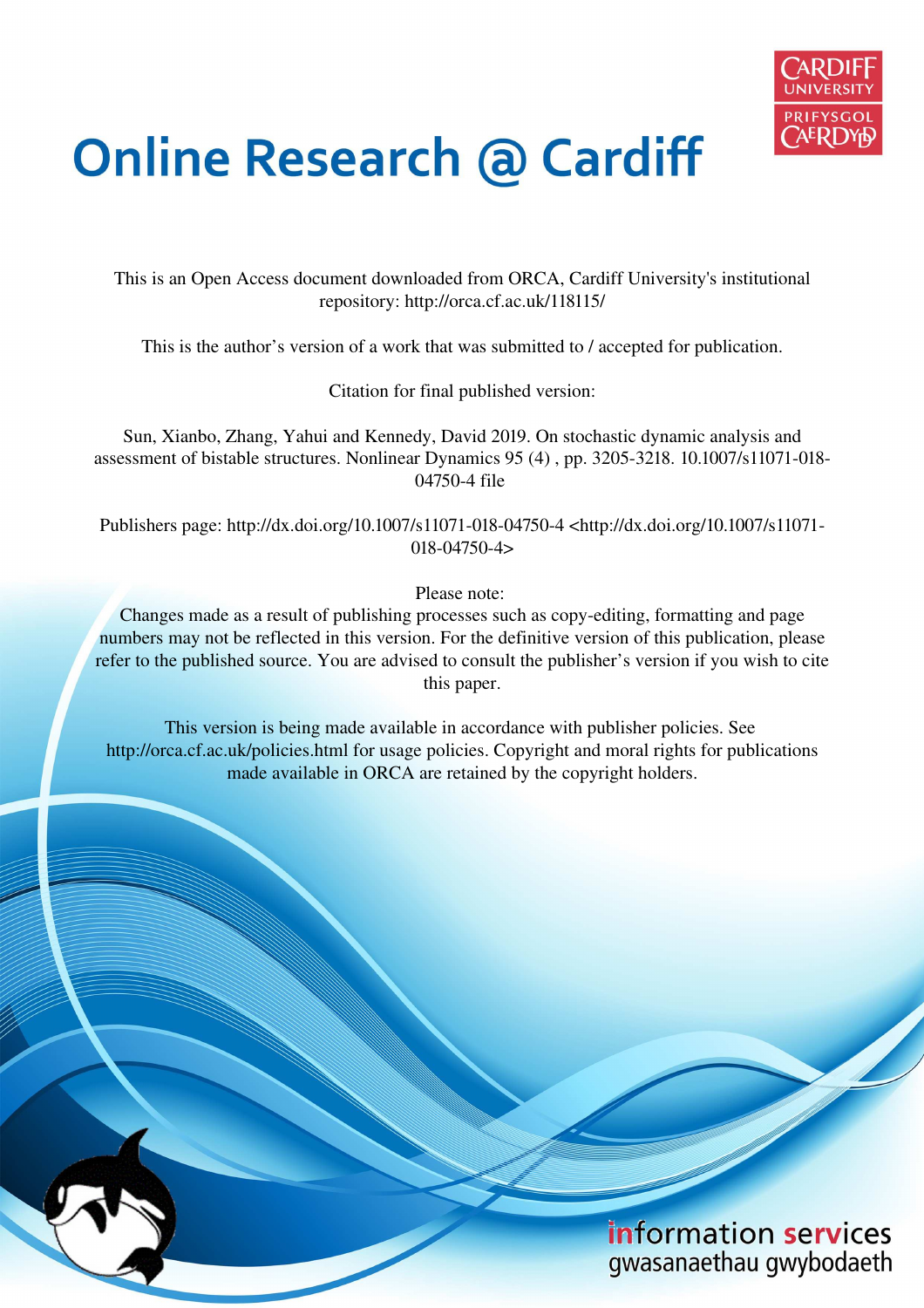## **On stochastic dynamic analysis and assessment of bistable structures**

Xianbo Sun<sup>a</sup>, Yahui Zhang<sup>a\*</sup>, David Kennedy<sup>b</sup>

<sup>a</sup> State Key Laboratory of Structural Analysis for Industrial Equipment, Department *of Engineering Mechanics, International Center for Computational Mechanics, Dalian University of Technology, Dalian 116023, PR China* 

*b School of Engineering, Cardiff University, Cardiff CF24 3AA, Wales, UK* 

Corresponding author:

Dr. Y. H. Zhang

*State Key Laboratory of Structural Analysis for Industrial Equipment, Department of Engineering Mechanics, Faculty of Vehicle Engineering and Mechanics, Dalian University of Technology, Dalian 116023, PR China* 

Email: zhangyh@dlut.edu.cn Tel: +86 411 84708393 Fax: +86 411 84708393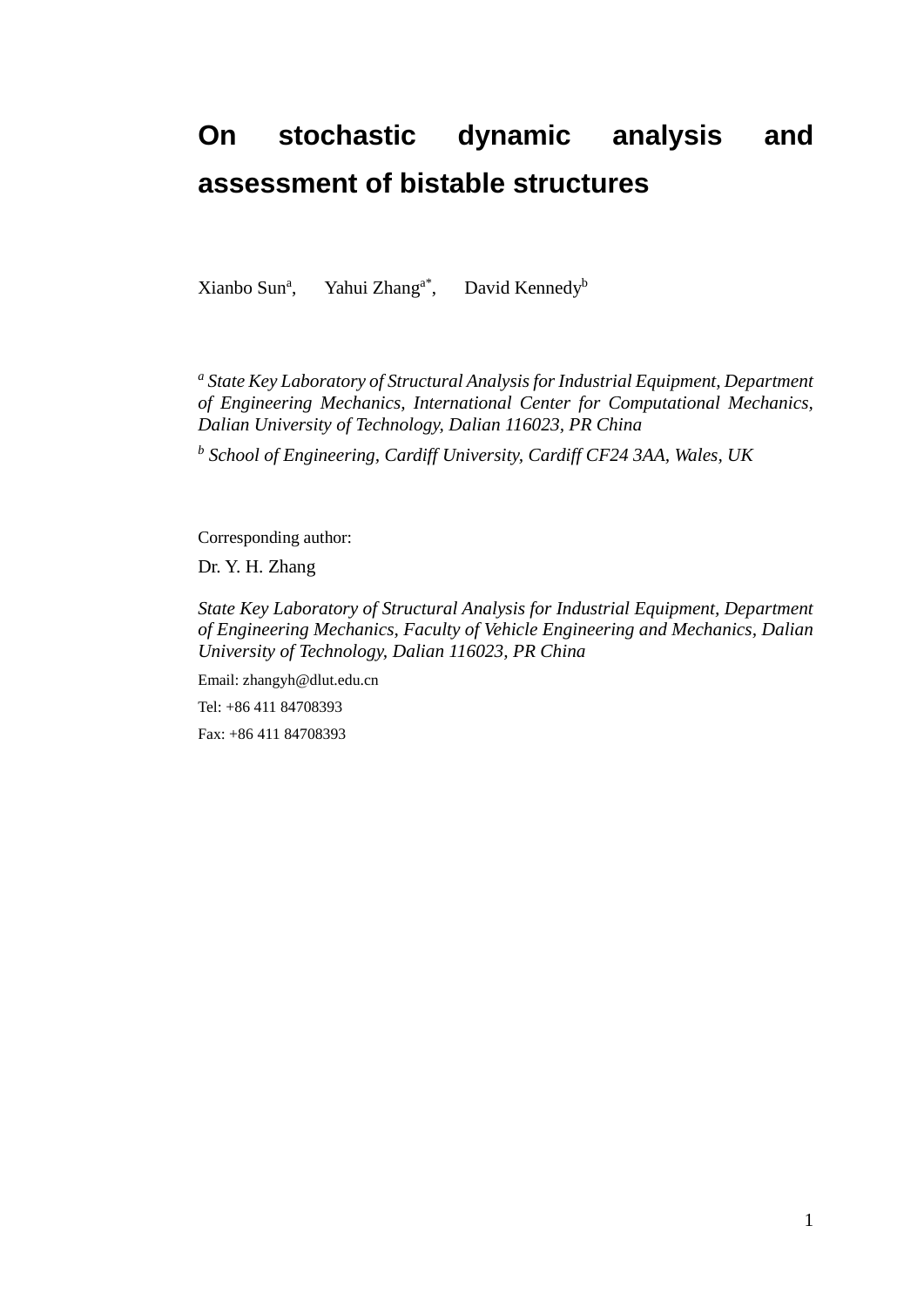## **Abstract**

This paper investigates some basic issues on the stochastic dynamic analysis and assessment of bistable structures from an applications perspective, illustrated with a classical spring-mass-rod structure. A complete Lagrangian-description-based Monte Carlo simulation and an Euleriandescription-based Fokker-Planck equation analysis are implemented respectively to capture the evolution process of the physical response probability density function, with special focus on the dynamics under the statistical steady state condition. A comparison of these two methods outlines their capabilities. As a representative example, quantitative counting and statistical analysis of the number and amplitudes of snapping-through of the structure indicate that physical quantities for structural assessment may show certain statistical regularities under the statistical steady state condition, which can be utilized efficiently to reduce the efforts of structural assessment without loss of precision.

*Key words: Bistable structures; Monte Carlo simulation; Fokker-Planck equation; Statistical steady state; Probability density evolution* 

### **1 Introduction**

Multistable dynamic systems play an important role in a variety of disciplines, such as physics, chemistry and neurosciences  $[1-4]$ . In structural analysis and design, bistable structures are currently receiving much attention, especially with respect to their dynamic characteristics. For example, utilizing the post-buckling strength  $[5-7]$ of slender/thin-walled components may lead to more effective designs for highperformance aerospace structures. To this end, the dynamic analysis and assessment of buckled components working in extreme, combined environments must be carefully investigated  $[8-13]$ . In the last decade, it has been found that bistable structures produce noticeable improvement in the efficiency of mechanical energy absorption compared with traditional monostable structures  $[14]$ . They have also proved to be promising in the design of broadband vibration energy harvesters as self-powered sources for portable devices or wireless sensor network systems, and the reader is referred to [15-19] for more details. For other emerging topics, e.g. unidirectional wave propagation characteristics, or applications, e.g. for morphing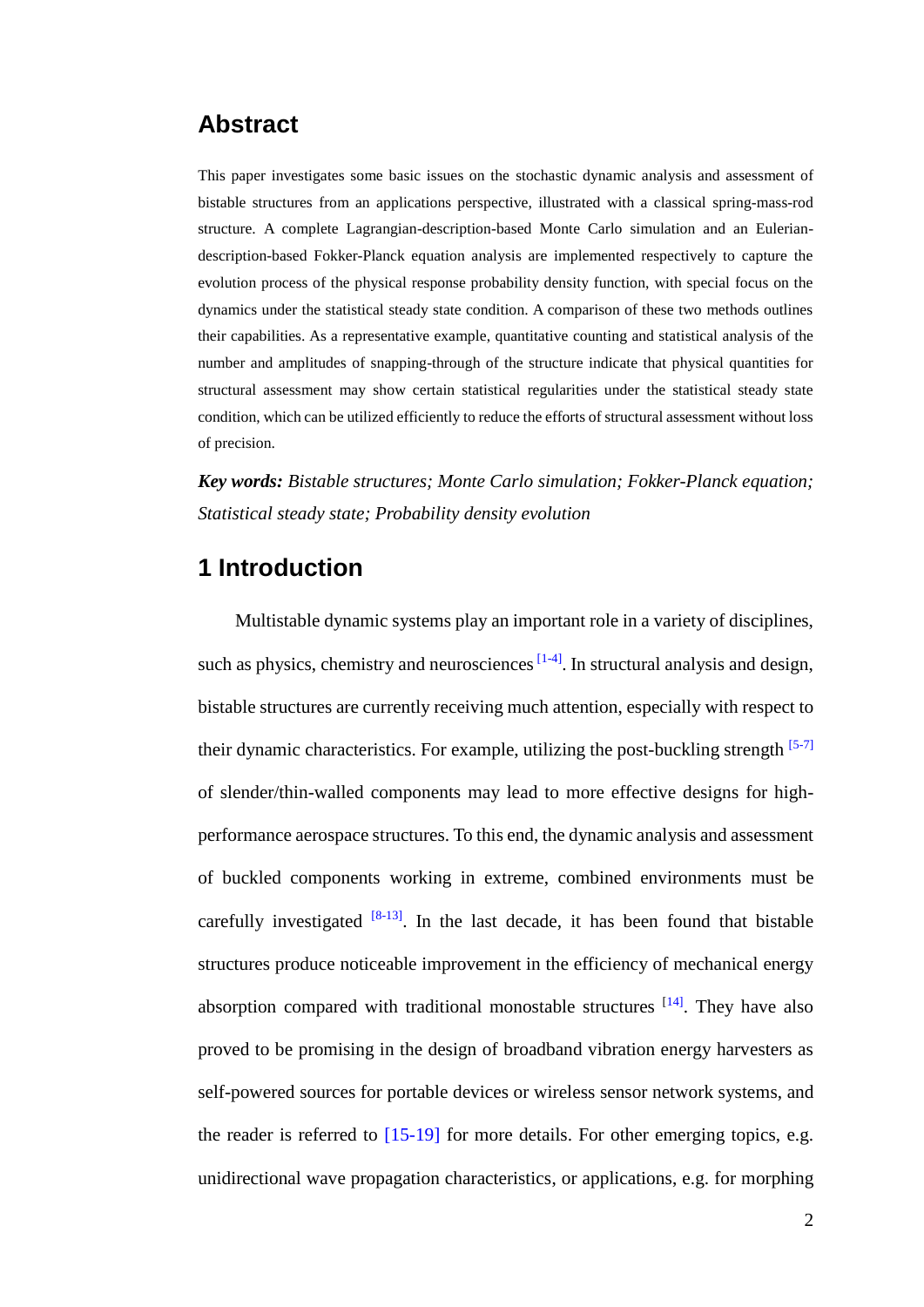designs, see [20-26] and a more comprehensive review in [27]. In conclusion, utilization of bistable structures broadens the scope for design, and is now an active research field in which the dynamic analysis and related assessment of bistable structures are of crucial importance and certainly will promote further applications.

Bistable structures exhibit strong nonlinear behaviors. The deterministic dynamic response of bistable structures can be obtained straightforwardly by a direct time integration of the kinematic differential equations  $[9,10,13]$ . When the loads are not completely ascertained, which is usually the case for practical engineering problems, the amount of computation required is often very large and needs to be reduced without significant loss of precision. Generally, two kinds of methodologies, namely Lagrangian-description-based methods which take the physical response as basic unknowns, and Eulerian-description-based methods which take the physical response probability density function (PDF) as basic unknowns, can be used to govern the behaviors of a stochastic dynamic system  $[4,28,29]$ . As is known, the former is the main methodology adopted in dynamic analysis of structures. The governing equations of bistable structures derived in this framework are nonlinear stochastic/random differential equations (SDEs  $^{[28]}$  or RDEs <sup>[29]</sup>, also referred to in this paper as governing equations in physical space) which usually need to be solved by Monte Carlo simulation (MCS). Most investigations involving stochastic dynamics of bistable structures have taken this approach  $[6,8,12]$ . Researches on Brownian motion in the early 20th century indicate that assuming the response has the Markovian property (this can be verified in structure analysis, as illustrated in Ref. [28]), the governing equations of stochastic dynamic systems can be expressed in an Eulerian framework with the physical response PDF as basic unknowns, e.g. the Kolmogorov equations among others  $[4,30]$ .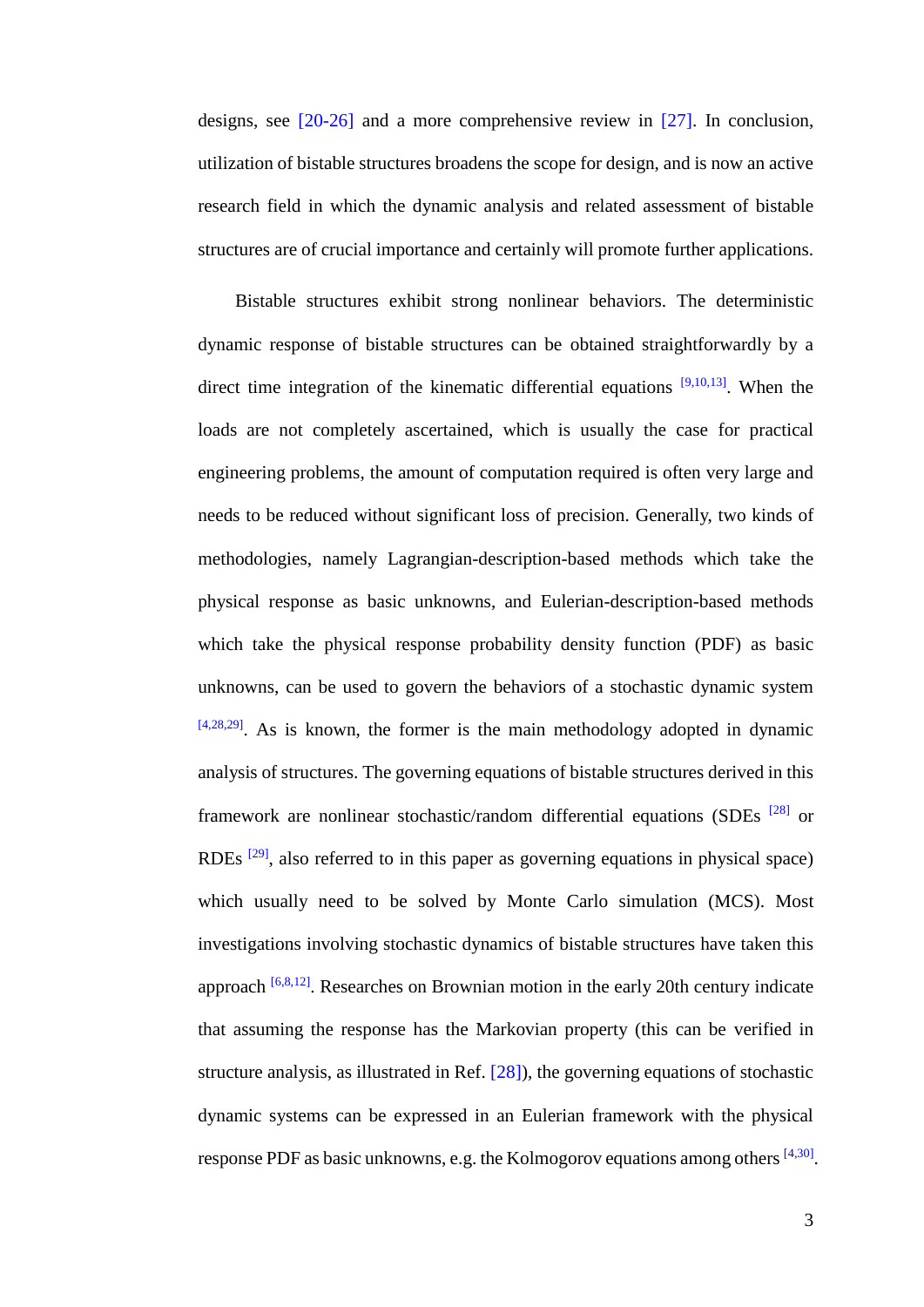It is noted that in this case the inherent continuity of the physical response is neglected and cannot be recovered from the PDF. The forward Kolmogorov equations, i.e. Fokker-Planck equations (FPE)  $^{[4,28-31]}$  are commonly used and can be seen in some investigations involving stochastic dynamics of bistable structures [11,18,19] .

The present paper focuses on the stochastic dynamic analysis and assessment of bistable structures from an applications perspective through a simple springmass-rod structure (SMRS). The following two topics are primarily involved.

1) Comparison of Lagrangian-description-based methods and Euleriandescription-based methods. It is noted that an ergodicity hypothesis  $[32,33]$  for the physical response of the bistable structures is usually made without proof in the related engineering researches  $[8,12,14]$ . Consequently, time averaging of a single sample path with remarkably reduced amount of computation replaces necessary ensemble averaging, but the statistics obtained may be unreliable since the response process of a structure may be not [ergodic,](file:///D:/Program%20Files%20(x86)/Dict/7.2.0.0703/resultui/dict/) and the statistical evolutionary regularities of the physical response are not revealed by this approach. On the other hand, when FPEs are adopted  $[19]$ , the finite element method (FEM) or finite differential method (FDM) are usually needed to solve these equations numerically since their analytical solutions can rarely been found  $[4,28-31,34-36]$ . In this paper, a complete MCS using ensemble averaging and a FPE analysis using FEM are implemented to capture the evolution process of the physical response PDF. The ensemble of sample paths given by MCS is converted into an Eulerian framework. Comprehensive discussions follow the comparison between the results obtained by these two methods.

2) Statistical regularities of physical quantities for structural assessment under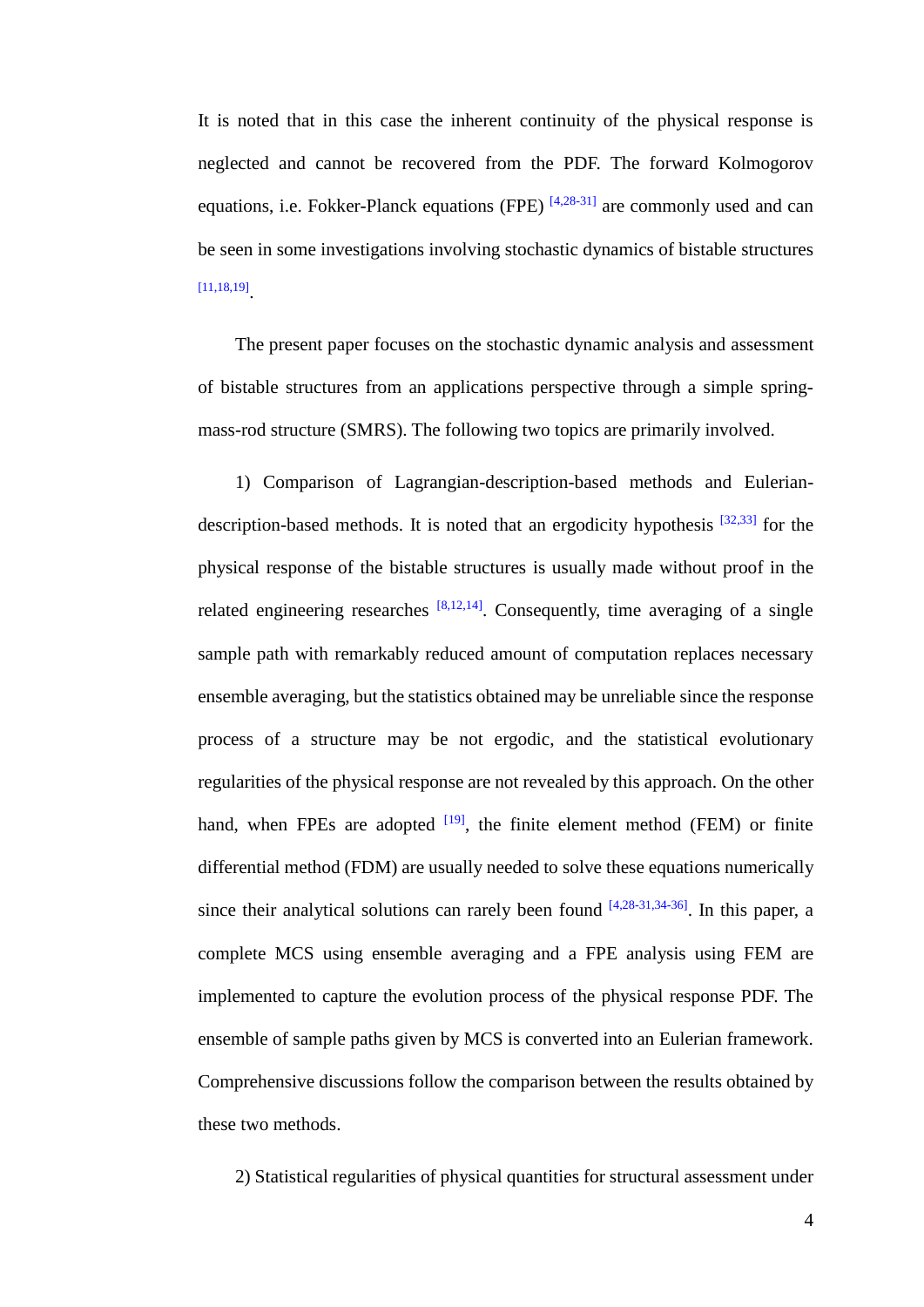the statistical steady state condition. It is known that the physical response PDF of a structure excited by stationary random loads tends to be time-independent after a transient evolution process  $[4,28-31,34-36]$ , where the ultimate PDF is actually the steady state solution of the corresponding FPE. The term "statistical steady state" is used in this paper to refer to the final statistically stationary dynamic state. A primary concern is the existence of statistical regularities of the physical quantities for structural assessment under the statistical steady state condition. As a representative example, in view of the movement characteristics of bistable structures, and in analogy with the handling of stress/strain cycles in the rainflow counting method for fatigue life assessment  $[37-39]$ , the statistics of the number and amplitudes of snapping-through of the structure are investigated. Numerical results demonstrate the deduced statistical regularities under the statistical steady state condition. Subsequently, the utilization of such statistical regularities to dramatically reduce the efforts of structural assessment without loss of precision is illustrated.

The rest of this paper is organized as follows. Section 2 introduces the SMRS investigated and the bistable mechanisms revealed therein for general structures. Similar models can also be found in [40]. The governing equations in physical space and the corresponding FPE are also given. For ease of presentation, the excitation is assumed to be Gaussian white noise. Section 3 presents feasible procedures for applying such equations to obtain the evolution process of the physical response PDF. In Section 4, the statistical regularities of the number and amplitudes of snapping-through are deduced rationally. Numerical examples, verifications and discussions are given in Section 5. Section 6 summarizes the paper.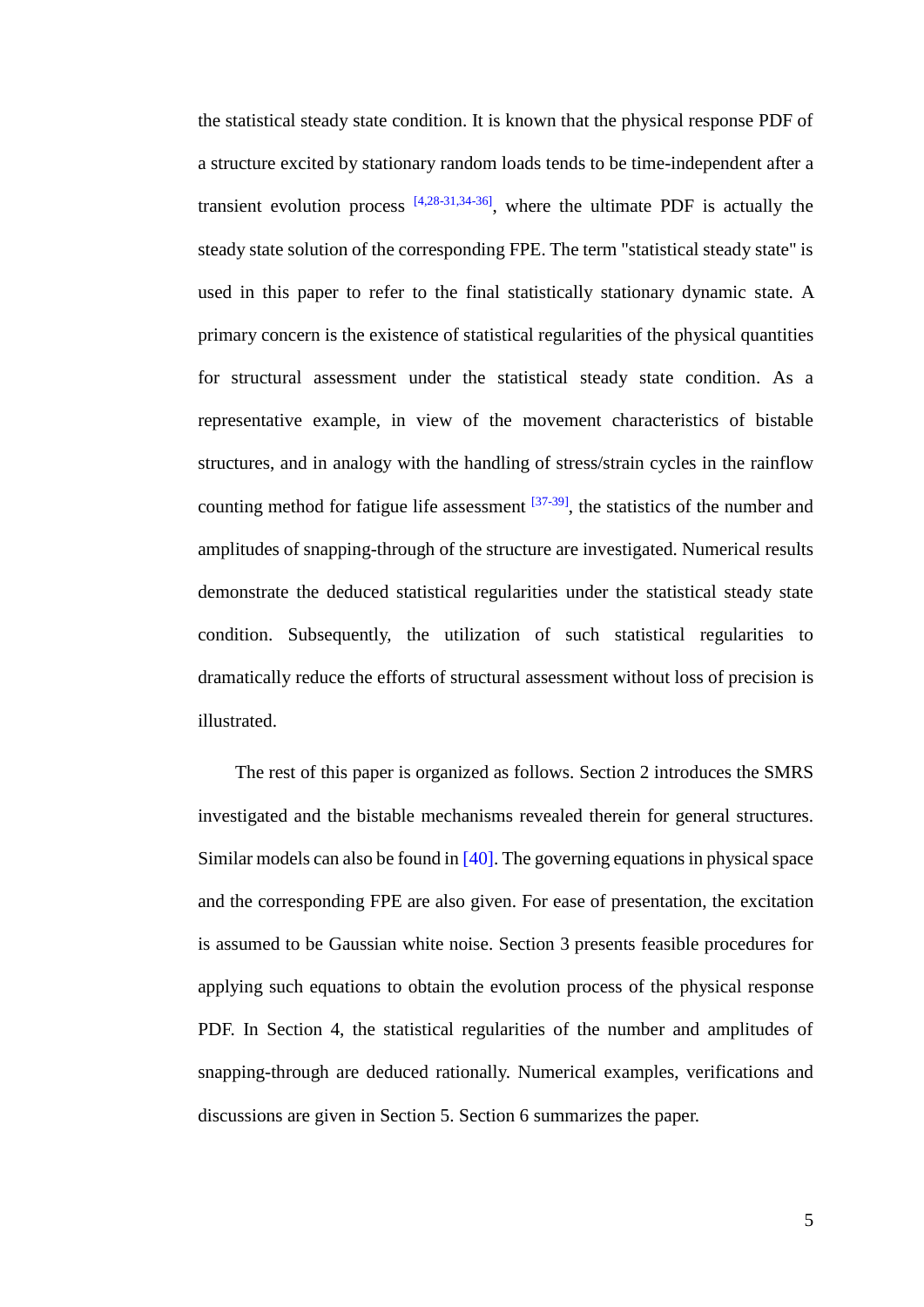## **2 Structural bistability and governing equations**

#### **2.1 SMRS and bistable mechanisms**

A single-degree-of-freedom SMRS is shown in Fig. 1. The spring-mass system  $k_s$ - $m_s$  offers stiffness and inertia in the horizontal direction, while  $k_a$ - $m_a$  mainly offers stiffness and inertia in the transverse direction. The mass of the springs and rods are neglected, along with gravity, and the rods are assumed to be rigid. This structure has the primary mechanical characteristics of common engineering components, e.g. beams, plates and shells, and thus it is thought to be able to reveal the mechanical behaviors of such components.

Suppose  $\theta = \theta_0$  is a static equilibrium position of the structure, with restoring forces  $F_s^0$  and  $F_a^0$  in the springs  $k_s$  and  $k_a$ , respectively.  $F_s^0$  and  $F_a^0$ satisfy the static equilibrium condition

$$
F_a^0 = 2F_s^0 \tan \theta_0 \tag{1}
$$

On this basis, restoring forces in the springs  $k_s$  and  $k_a$  with a general deformation  $\Theta$  can be expressed as

$$
F_s = F_s^0 + k_s \Delta_s, \ F_a = F_a^0 + k_a \Delta_a
$$
  

$$
\Delta_s = 2L(\cos \theta_0 - \cos \theta), \ \Delta_a = L(\sin \theta_0 - \sin \theta)
$$
 (2)

where  $\Delta_s$  and  $\Delta_a$  are the deformation increments of the springs. Taking  $\Theta = \theta_0$ as the zero-potential position, the elastic potential energy is given as

$$
V(\theta) = \int_0^{\Delta_s} (F_s^0 + k_s \Delta_s) d\Delta_s + \int_0^{\Delta_a} (F_a^0 + k_a \Delta_a) d\Delta_a
$$
  
=  $2F_s^0 L[(\cos \theta_0 - \cos \theta) + \tan \theta_0 (\sin \theta_0 - \sin \theta)]$   
+  $2k_s L^2(\cos \theta_0 - \cos \theta)^2 + \frac{1}{2}k_a L^2(\sin \theta_0 - \sin \theta)^2$  (3)

where Eq. (1) is utilized to eliminate  $F_a^0$ .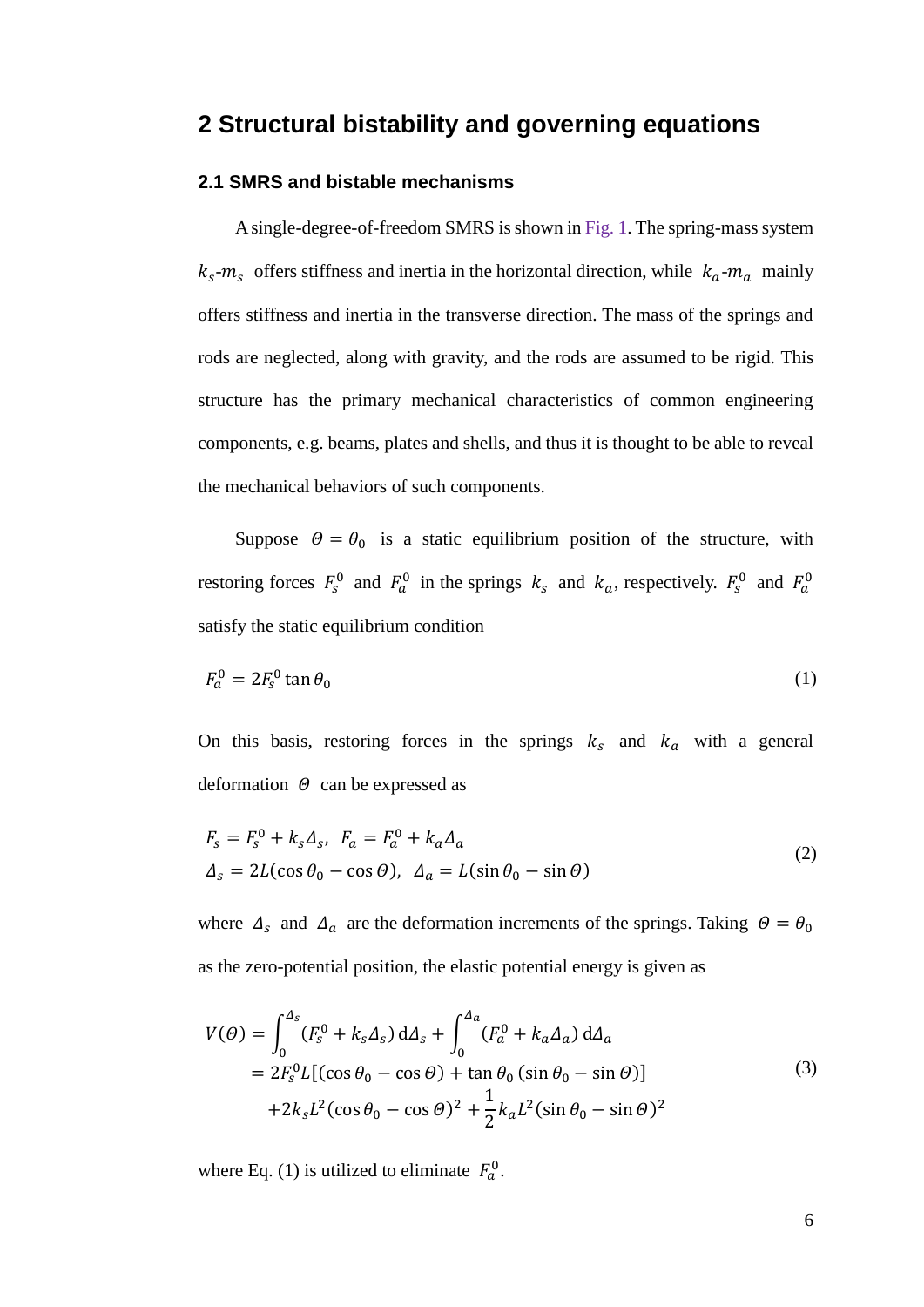The monostability or bistability of the structure are determined by the number of minima of the function  $V(\theta)$ , i.e. the number of stable static equilibrium positions of the structure. Setting  $k_a = k_s = 15$ N/m and  $L = 1$ m,  $V(\theta)$  is then absolutely decided by the parameters  $F_s^0$  and  $\theta_0$ . Thus, the distribution of monostability and bistability of the structure over the parameter space  $F_s^0$ - $\theta_0$  in the meaningful range  $\Theta \in (-\pi/2, \pi/2)$  can be numerically detected, as shown in Fig. 2(a).

It is seen in Fig. 2(a) that parameters  $(F_s^0, \theta_0)$  in the black area lead to structures which have only one stable static equilibrium position, a representative elastic potential energy function of which is shown as the black line in Fig. 2(b). These structures usually show moderate restoring force ( $\partial V/\partial \theta$ ) and stiffness  $\left(\frac{\partial^2 V}{\partial \theta^2}\right)$  properties and vibrate in a reciprocating manner around the single static equilibrium position  $\theta = \theta_0$ . Parameters  $(F_s^0, \theta_0)$  in the red area lead to bistable structures with two stable static equilibrium positions. A representative elastic potential energy function is shown as the red line in Fig. 2(b), in which a potential barrier  $\theta = \theta_0$  separates two potential wells around the stable static equilibrium positions  $\theta = \theta_{s,1}$  and  $\theta = \theta_{s,2}$ . Bistable structures usually exhibit two forms of motion, i.e. the intra-well response in a single well and the cross-well response that passes across the potential barrier from one potential well to the other. The crosswell response should be noted because it is generally accompanied by a sudden switching of motion statuses and encourages structural damages <sup>[8-13]</sup>. On the other hand, however, it is noted that bistable structures find distinct advantages in structural design by virtue of this drastic response characteristic <sup>[14-19]</sup>. Parameters  $(F_s^0, \theta_0)$  in the gray area lead to unstable structures which are not considered in this paper.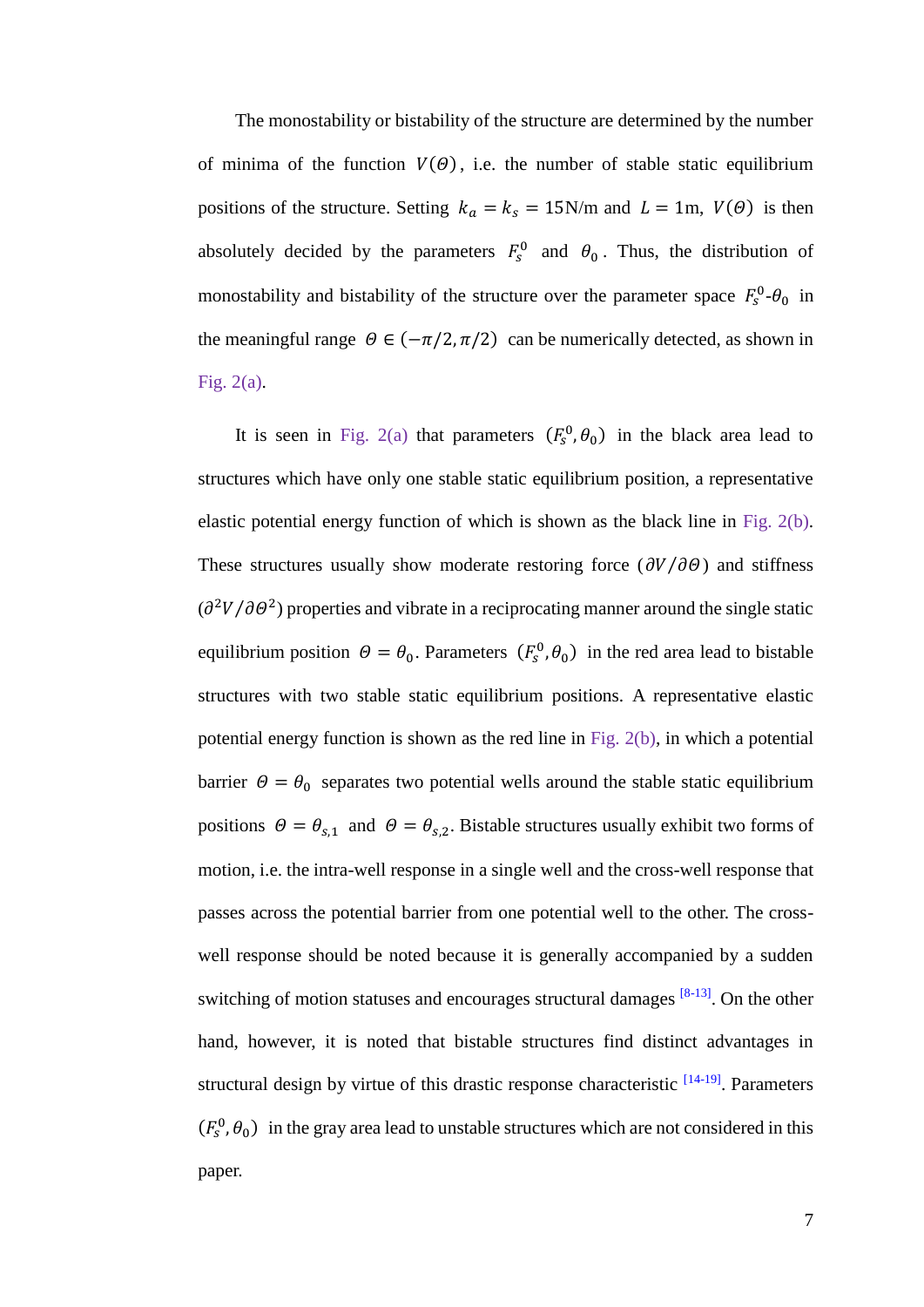In Fig. 2(a), points on the line  $F_s^0 = 0$  correspond to a series of unloaded SMRSs (from Eq. (1)  $F_a^0 = 0$ ), and the values of  $\theta_0$  are interpreted as the curvatures of engineering components. It can be observed that the line  $F_s^0 = 0$ intersects with the red area, which actually indicates the curvature of an engineering component may render it to be bistable. Besides, if these SMRSs are statically loaded in the horizontal direction through the spring  $k<sub>s</sub>$ , then the corresponding equilibrium paths can be given as in Fig. 3, where  $\theta_0 = 0$ rad and  $\theta_0 = 1$ rad are taken as representative examples.

In Fig. 3, the boundaries 1 and 2 are the same as in Fig.  $2(a)$ . Static equilibrium paths of a flat SMRS ( $\theta_0 = 0$ rad) and a curved SMRS ( $\theta_0 = 1$ rad) are marked as blue and red, respectively. A solid line means the equilibrium path is stable, and a dashed line means it is unstable. In fact, it is easy to show that Fig. 3 presents the nonlinear buckling paths of the SMRSs, and boundary 1 reveals the buckling loads. As the horizontal load decreases, the original monostable SMRSs are changed to become bistable at the crossing point  $P_1$ , and soon become unstable at the crossing point  $P_2$  accompanied by the disappearance of stable equilibrium paths. As a result, buckling would also lead to bistable engineering components.

#### **2.2 Governing equations in physical space**

As shown in Fig. 1, consider a Gaussian white noise  $W(t)$  with strength D  $^{[18]}$  acting on the mass  $m_a$ . The kinetic energy and the external potential energy can be expressed as

$$
T = \frac{1}{2} m_a L^2 \dot{\Theta}^2 + \frac{1}{2} m_s \dot{\Delta}_s^2, \qquad W = W \Delta_a \tag{4}
$$

where () denotes a partial derivative with respect to time. The Lagrange function and the Rayleigh dissipation function are defined as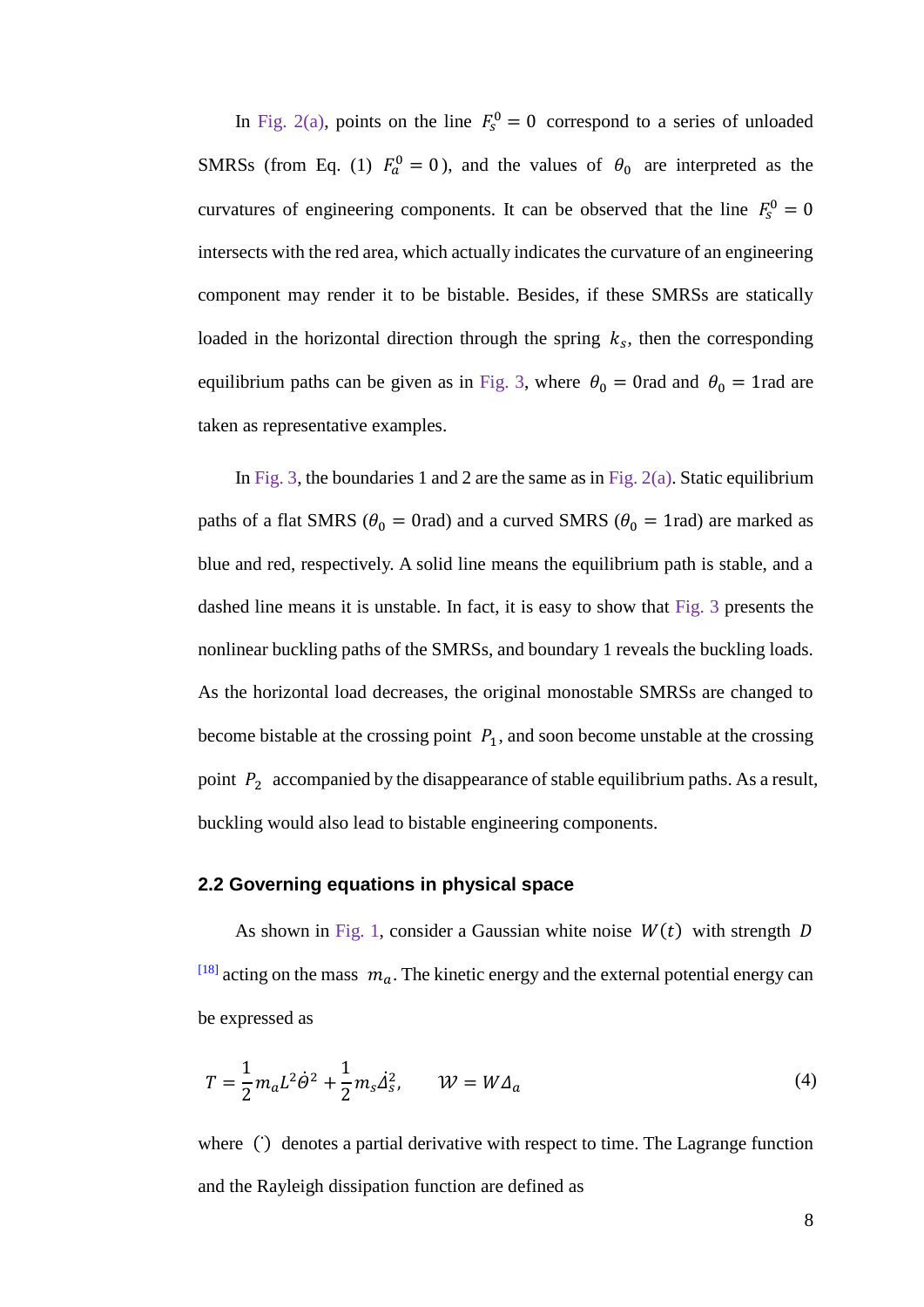$$
\mathcal{L} = T - V - W, \qquad \mathcal{F} = \frac{1}{2}c\dot{\theta}^2 \tag{5}
$$

where  $c$  is the viscous damping coefficient. Substituting Eq. (5) into Lagrange's equations gives

$$
\frac{\mathrm{d}}{\mathrm{d}t} \left( \frac{\partial \mathcal{L}}{\partial \dot{\theta}} \right) - \frac{\partial \mathcal{L}}{\partial \theta} + \frac{\partial \mathcal{F}}{\partial \dot{\theta}} = 0
$$
\n(6)

The governing equations in physical space are obtained as

 $(m_a \sec \theta + 4m_s \sin \theta \tan \theta)L\ddot{\theta} + 4m_s L \sin \theta \dot{\theta}^2 + c/L \sec \theta \dot{\theta}$  $+ 2(F<sub>S</sub><sup>0</sup> + 2k<sub>S</sub>L\cos\theta<sub>0</sub>)\tan\theta + (k<sub>a</sub> - 4k<sub>S</sub>)L\sin\theta$  $-2F_s^0 \tan \theta_0 - k_a L \sin \theta_0 = W$ (7)

Defining a state vector  $\mathbf{X} = [X_1, X_2]^T = [\Theta, \dot{\Theta}]^T$ , Eq. (7) can be rearranged as  $\dot{\mathbf{X}} = \mathbf{h}(\mathbf{X}) + \mathbf{g}(\mathbf{X})W(t)$  (8)

Eq. (8) is called a Langevin equation  $[4,28,29,31]$ , which takes the physical responses as basic unknowns, and can be rewritten as a SDE in the Itô form [28,31]

$$
dX = h(X)dt + g(X)dW_t(t)
$$
\n(9)

in which  $W_t(t)$  is a Wiener process <sup>[4,28]</sup> and

$$
\mathbf{h} = \begin{cases} X_2 \\ X_2^2 \sin X_1 + s_1 X_2 \sec X_1 + s_2 \tan X_1 + s_3 \sin X_1 + s_4 \\ (s_5 \sec X_1 - \sin X_1 \tan X_1) \end{cases}
$$
\n
$$
\mathbf{g} = \begin{cases} 0 \\ \frac{S_6}{(s_5 \sec X_1 - \sin X_1 \tan X_1)} \end{cases}
$$
\n(10)

where

$$
s_1 = \frac{c}{4m_sL^2}, \qquad s_2 = \frac{F_s^0 + 2k_sL\cos\theta_0}{2m_sL}, \qquad s_3 = \frac{k_a - 4k_s}{4m_s}
$$
  

$$
s_4 = -\frac{2F_s^0\tan\theta_0 + k_aL\sin\theta_0}{4m_sL}, \qquad s_5 = -\frac{m_a}{4m_s}, \qquad s_6 = -\frac{1}{4m_sL}
$$
 (11)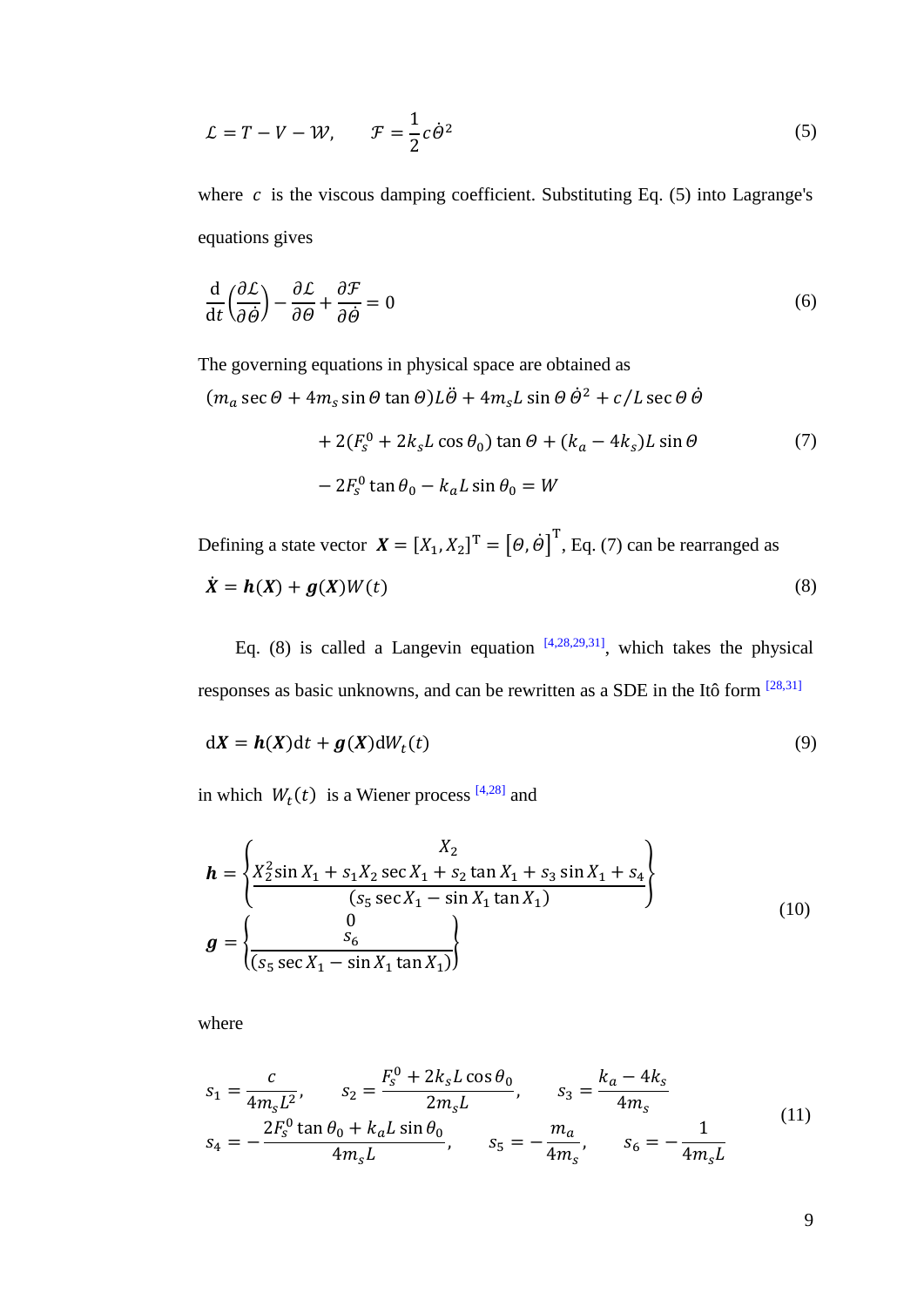#### **2.3 Fokker-Planck equation**

FPEs are traditionally derived by extracting the statistical information from the Langevin equations  $[31,41]$ , and as mentioned before, FPEs govern the evolution process of the physical response PDF over the phase space (denoted by  $\Omega$ ). Eqs. (8) and (9) correspond to the FPE

$$
\frac{\partial p_X}{\partial t} = Dg_2^2 \frac{\partial^2 p_X}{\partial x_2^2} - x_2 \frac{\partial p_X}{\partial x_1} - \frac{\partial (h_2 p_X)}{\partial x_2}
$$
(12)

where  $p_X = p_X(x, t | x', t')$  is the transition PDF of the state vector X. x and x' are the values of  $X$  at time  $t$  and  $t'$ ,  $h_2$  and  $g_2$  are the second components of  $h(x)$  and  $g(x)$ , respectively.

From Bayes' theorem, the PDF of  $X$  at time  $t$  can be expressed as

$$
f_X(x,t) = \int_{\Omega} p_X(x,t|x',t') f_X(x',t') \, \mathrm{d}x_1' \mathrm{d}x_2' \tag{13}
$$

which is actually a state function. Based on Eqs. (12) and (13), it is easy to show that  $f_X(x, t)$  also satisfies the FPE (12) <sup>[31]</sup>, i.e.

$$
\frac{\partial f_X}{\partial t} = Dg_2^2 \frac{\partial^2 f_X}{\partial x_2^2} - x_2 \frac{\partial f_X}{\partial x_1} - \frac{\partial (h_2 f_X)}{\partial x_2}
$$
(14)

with the initial condition

$$
f_X(x,0) = \begin{cases} \delta(x - x_0) & \text{deterministic} \\ f_X^0(x) & \text{probabilistic} \end{cases} \tag{15}
$$

in which  $x_0 = (x_{0,1}, x_{0,2})$  is a deterministic initial value,  $\delta(\cdot)$  is the Dirac delta function, and  $f_X^0(x)$  is a given initial distribution. In the numerical solution of FPEs, however, a deterministic initial value cannot be simulated precisely and may be approximated by the limit of a Gaussian distribution, i.e.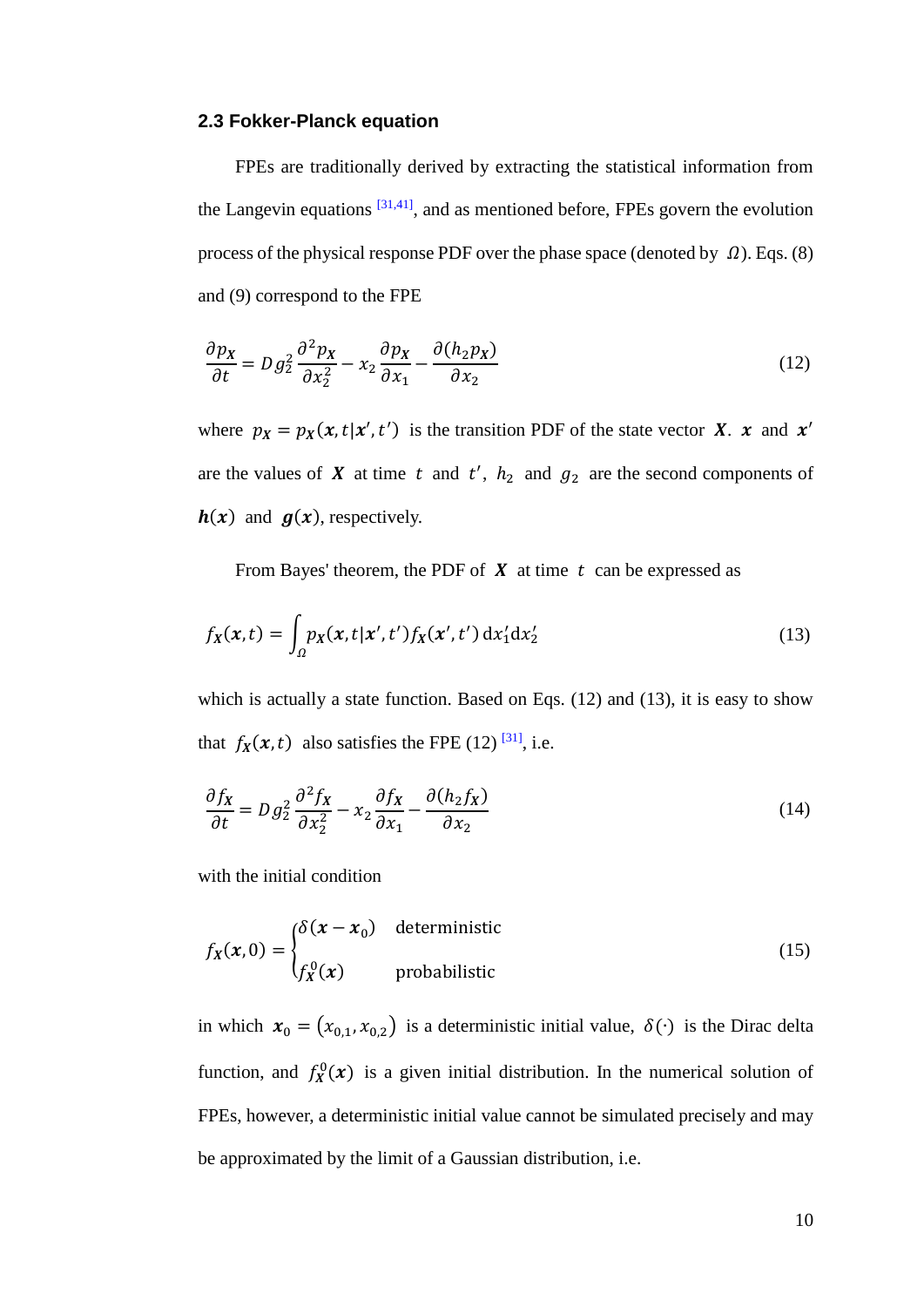$$
f_X(x,0) = \lim_{\sigma_1, \sigma_2 \to 0} \frac{1}{2\pi\sigma_1\sigma_2} \exp\left\{-\frac{1}{2} \left[ \frac{\left(x_1 - x_{0,1}\right)^2}{\sigma_1^2} + \frac{\left(x_2 - x_{0,2}\right)^2}{\sigma_2^2} \right] \right\}
$$
(16)

In principle, the boundary conditions of the FPE are  $\lim_{x_1, x_2 \to \infty} f_X(x, t) = 0$ , while in the numerical simulation, the unbounded phase space needs to be truncated and the following Dirichlet boundary conditions are usually adopted

$$
f_X(x,t)|_{x_1=A_1,A_2}=0, \t f_X(x,t)|_{x_2=B_1,B_2}=0 \t (17)
$$

The constants  $A_1$ ,  $A_2$ ,  $B_1$  and  $B_2$  should be properly selected to supply a truncated domain such that the PDF values on the boundaries are always almost equal to zero during the realistic evolution process in the unbounded case. Therefore, from an approximation solution point of view, Eq. (17) is able to give a sufficiently precise solution of the PDF evolution process within the truncated domain. In the following, the truncated domain is still denoted by  $\Omega$ .

## **3 Evolution process of physical response PDF**

#### **3.1 Monte Carlo simulation**

The random initial distribution  $f_X(x, 0) = f_X^0(x)$  defined over the phase space  $\Omega$  can be simulated by a series of discrete samples, and a MCS may be executed sequentially based on Eq. (9). The commonly used uniform-weighted sampling is applied here  $[42]$ .

The SDE (9) can be numerically solved by stochastic direct integration schemes  $[4,28]$ , e.g., the Euler-Maruyama scheme which takes the form

$$
X^{(k+1)} = X^{(k)} + h(X^{(k)})\Delta t + g(X^{(k)})\Delta W^{(k)}, \qquad k = 1, 2, 3, ... \tag{18}
$$

where  $\Delta t$  is the step size and  $\Delta W^{(k)}$  is a series of independent zero-mean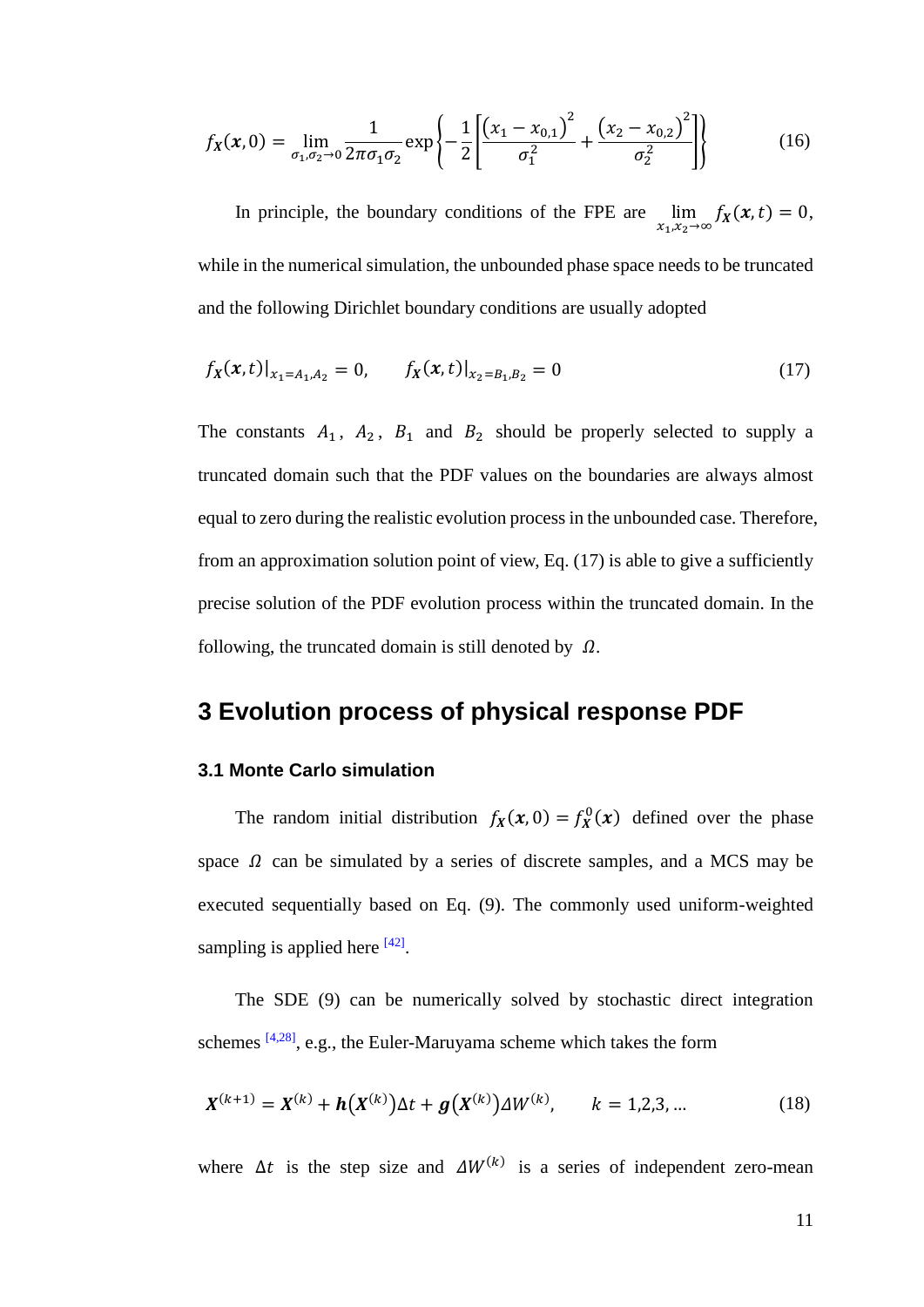Gaussian variables with the same variance  $2D\Delta t$ .

Despite the inherent continuity of the physical response, the sample paths generated by the iteration formula Eq. (18) can be easily converted into an Eulerian framework. Suppose the total number of samples is  $N_s$ , giving a fixed mesh  $\Omega =$  $\bigcup_{i=1}^{N_x} \Omega_i$  for the truncated domain, where  $N_x$  is the total number of elements. If the number of samples located in an element  $\Omega_i$  at time  $t_j$  is  $n_i$ , then the probability of the physical response being located in  $\Omega_i$  can be estimated as

$$
P\{X(t_j) \in \Omega_i\} = \frac{n_i}{N_s} \tag{19}
$$

Assuming the physical response X follows a uniform distribution on  $\Omega_i$ , then its PDF obtained by MCS can be expressed as

$$
f_X(x, t_j) = \frac{P\{X(t_j) \in \Omega_i\}}{S_{\Omega_i}} = \frac{n_i}{N_s S_{\Omega_i}}, \quad x \in \Omega_i
$$
\n(20)

where  $S_{\Omega_i}$  is the area of the element  $\Omega_i$ . Executing such operations for each element, the physical response PDF over the whole truncated domain  $\Omega$  at each time  $t_j$  can be obtained.

It should be noted that the operations above based on the MCS sample paths only provide a rough approximation of the physical response PDF  $f_X(x, t)$ . However this does not affect the present investigation of the evolution process of  $f_X(x, t)$  from an overall perspective. Besides, it is easy to deduce that when  $N_s \rightarrow$  $\infty$ , and  $S_{\Omega_i} \to 0 \quad (N_x \to \infty)$ , the obtained PDF converges to the precise distribution, which can be obtained in the manner given in the following section.

#### **3.2 Solving FPE by FEM**

The FPE (14) can be solved by FDM or FEM  $[34-36]$ . The Bubnov-Galerkin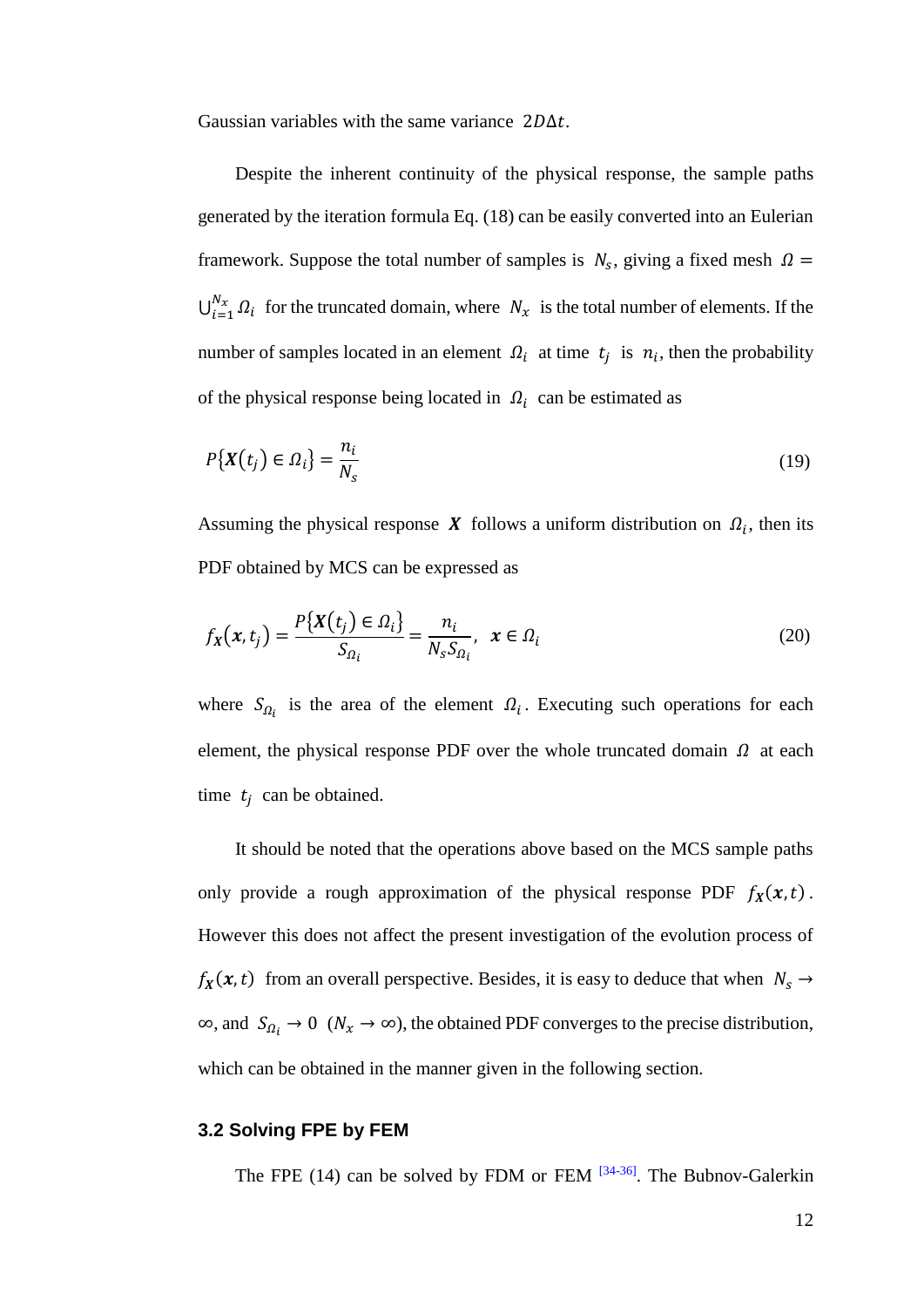FEM is adopted here, and the mesh is chosen to be the same as in Section 3.1, i.e.

$$
\Omega=\bigcup_{j=1}^{N_x}\Omega_j.
$$

A piecewise interpolation of the PDF takes the form

$$
f_X(x) = \bigcup_{j=1}^{N_X} \sum_{i=1}^{M} N_i(x) f_{X_i}^{\ j}(t)
$$
\n(21)

where M is the number of shape functions  $N_i(x)$ , i is the node number and j is the element number.

The residual function is

$$
\mathcal{R}(x,t) = \frac{\partial f_X}{\partial t} - D g_{22}^2 \frac{\partial^2 f_X}{\partial x_2^2} + x_2 \frac{\partial f_X}{\partial x_1} + h_2 \frac{\partial f_X}{\partial x_2} + f_X \frac{\partial h_2}{\partial x_2}
$$
(22)

Taking the shape functions as weight functions

$$
\int_{\Omega_j} \mathcal{R}(x, t) N_j(x) dx_1 dx_2 = 0
$$
\n(23)

Substituting Eqs. (21) and (22) into Eq. (23), and applying integration by parts to the second partial derivative terms gives

$$
Cf_X + Kf_X = 0 \tag{24}
$$

in which the vector  $f_X$  consists of PDF values on nodes. The elements of the coefficient matrices  $C$  and  $K$  are

$$
C_{ij} = \int_{\Omega_{\rm e}} N_i N_j \, dx_1 dx_2
$$
  
\n
$$
K_{ij} = \int_{\Omega_{\rm e}} N_i \left( x_2 \frac{\partial N_j}{\partial x_1} + h_2 \frac{\partial N_j}{\partial x_2} + N_j \frac{\partial h_2}{\partial x_2} \right) + D g_{22}^2 \frac{\partial N_i}{\partial x_2} \frac{\partial N_j}{\partial x_2} dx_1 dx_2
$$
\n(25)

It can be seen that for a group of given shape functions,  $C_{ij}$  are constants, while  $K_{ij}$  are functions of the vector  $x$ . Meanwhile, the matrix  $C$  is symmetric,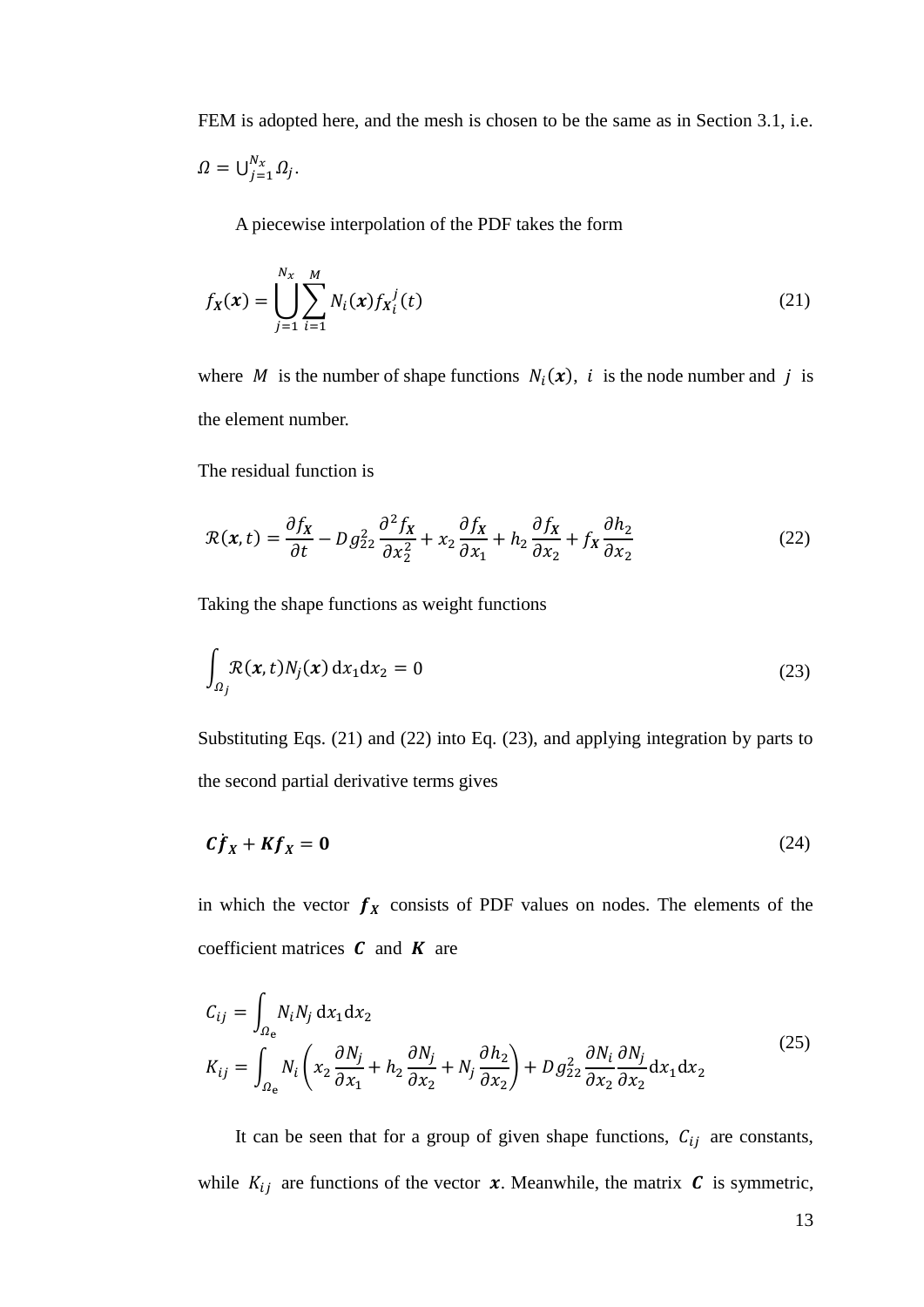while the matrix  $\boldsymbol{K}$  has involved the inhomogeneous drift and diffusion characteristics of the physical response PDF over the phase space, and is generally asymmetric.

Following the general steps of FEM, the matrices are assembled and the Dirichlet boundary conditions of Eq. (17) are applied. Finally, the obtained matrix differential equations can be easily solved by temporal numerical integration methods.

## **4 Snapping-through and its statistical analysis**

In the fatigue life assessment of structures excited by random loads, especially for nonlinear cases, the rainflow counting method  $^{[38,39]}$  is usually applied to obtain the number and amplitudes of stress/strain cycles based on pre-acquired stress/strain response sample paths. Combining with Miner's rule and the S-N (stress/strain) curve of the constituent materials, the fatigue life of the structures can be estimated  $[37-39]$ . It is obvious that for such engineering assessment procedures and their analogues, a dynamic analysis using Lagrangian-description-based methods must be adopted in advance.

Given the above facts and backgrounds, this section presents a discussion of the statistical regularities of physical quantities for structural assessment under the statistical steady state condition, by counting the number and amplitudes of snapping-through of the bistable SMRSs as a representative example.

Fig. 4 shows a typical physical response sample path of bistable structures, which consists of local vibrations around the stable static equilibrium positions  $X_1 = \theta_{s,1}$  and  $X_1 = \theta_{s,2}$  (intra-well response) and switching of motion statuses that passes through the potential barrier  $X_1 = \theta_0$  (cross-well response).

14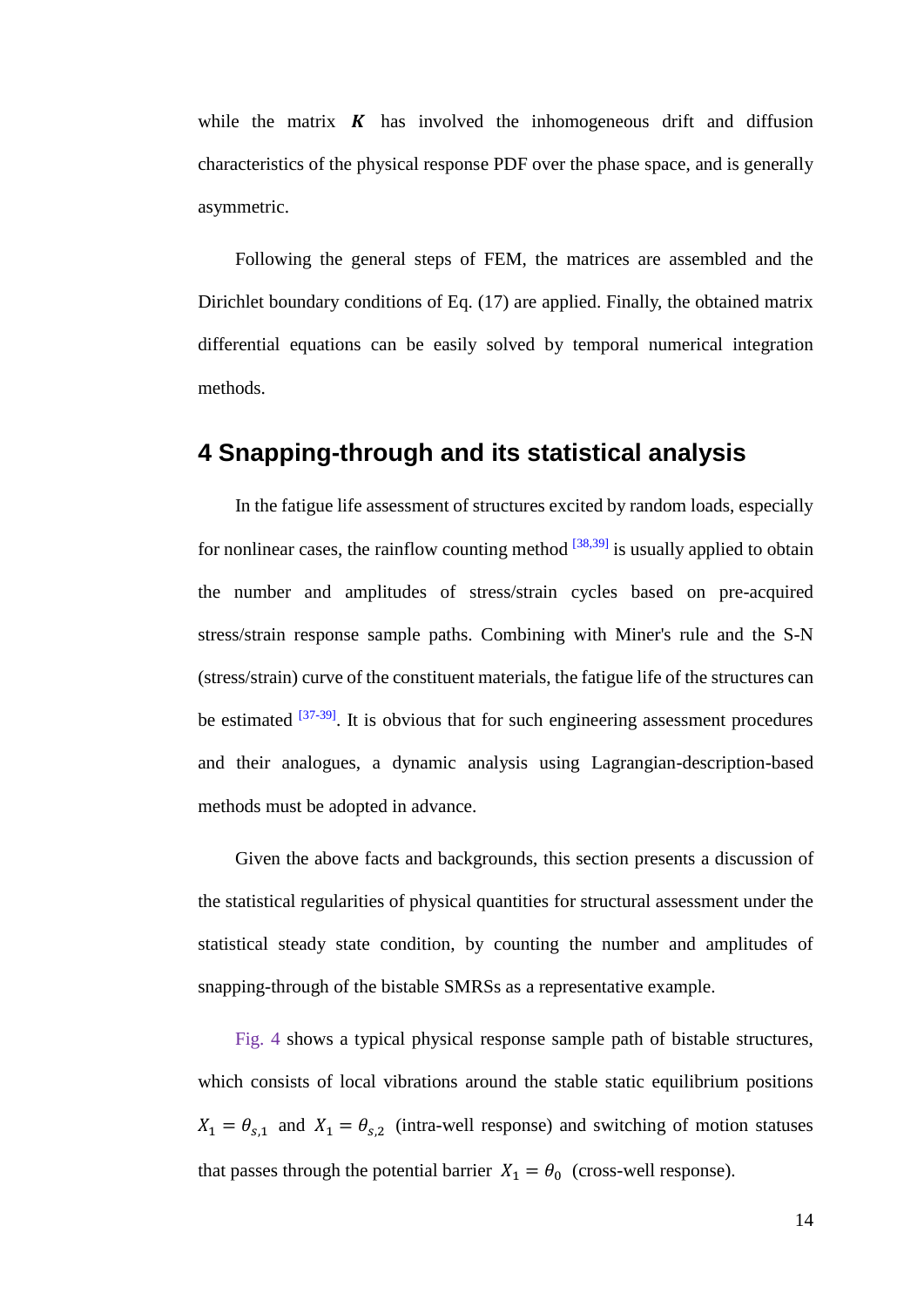In order to execute a quantitative analysis, one loop of motion statuses which takes the potential barrier  $X_1 = \theta_0$  as the reference position is defined as one snapping-through, as shown in Fig. 4. The maximum absolute distances from the reference position  $X_1 = \theta_0$  during local vibrations of the structure, i.e.  $A^+$  and  $A^-$  are used to indicate the strength of snapping-through. Meanwhile, the number of snapping-through S over a given time interval  $[T_1, T_2]$  is used to indicate the frequency. On the assumption that the local vibration induces negligible structural damage, the aforementioned scheme is quite similar to the handling of stress/strain sample paths in the rainflow counting method, except that it now deals with deformation sample paths, i.e.  $X_1$ . This does not affect the essence of the problem.

Based on the deformation sample paths obtained by MCS in Section 3.1, the mean value and variance of S over a given time interval  $[T_1, T_2]$  are estimated as

$$
\mu_S = \frac{1}{N_S} \sum_{i=1}^{N_S} s_i, \quad \sigma_S^2 = \frac{1}{N_S} \sum_{i=1}^{N_S} (s_i - \mu_S)^2
$$
\n(26)

where  $s_i$  is the number of snapping-through of the structure over  $[T_1, T_2]$ revealed by sample path *i* (with probability  $1/N_s$ ). The mean values and variances of  $A^+$  and  $A^-$  are estimated as

$$
\mu_{A^{+}} = \frac{1}{N_{s}} \sum_{i=1}^{N_{s}} \sum_{j=1}^{S_{i}} \frac{a_{ij}^{+}}{s_{i}}, \quad \sigma_{A^{+}}^{2} = \frac{1}{N_{s}} \sum_{i=1}^{N_{s}} \sum_{j=1}^{S_{i}} \frac{\left(a_{ij}^{+} - \mu_{A^{+}}\right)^{2}}{s_{i}}
$$
\n
$$
\mu_{A^{-}} = \frac{1}{N_{s}} \sum_{i=1}^{N_{s}} \sum_{j=1}^{S_{i}} \frac{a_{ij}^{-}}{s_{i}}, \quad \sigma_{A^{-}}^{2} = \frac{1}{N_{s}} \sum_{i=1}^{N_{s}} \sum_{j=1}^{S_{i}} \frac{\left(a_{ij}^{-} - \mu_{A^{-}}\right)^{2}}{s_{i}}
$$
\n
$$
(27)
$$

where  $a_{ij}^+$  and  $a_{ij}^-$  are the absolute distances from  $X_1 = \theta_0$  during the *j*th snapping-through of sample path *i* (with probability  $1/N_s s_i$ ). In general, the statistics in Eqs. (26) and (27) are all related to the start time  $T_1$  and end time  $T_2$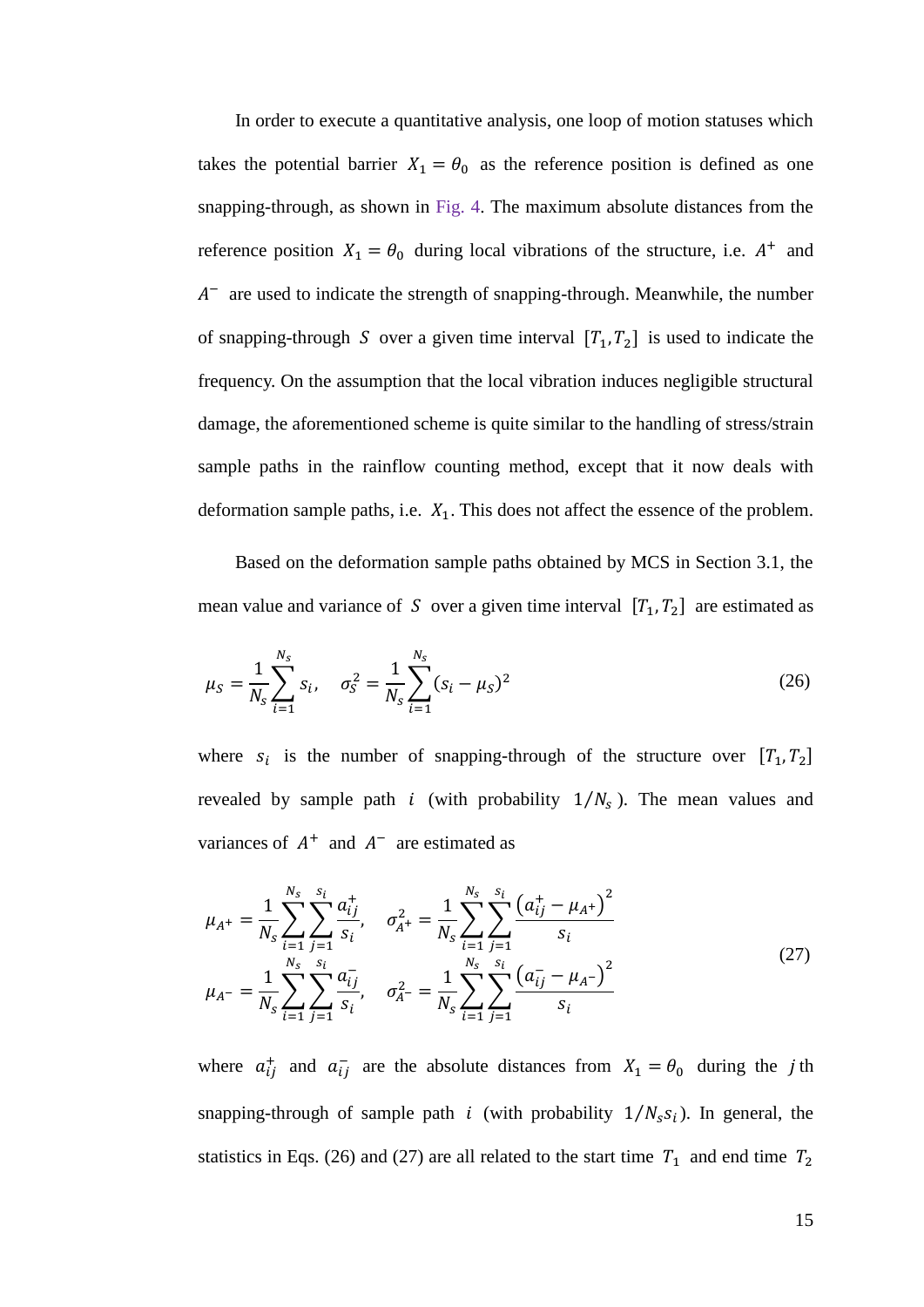of the given time interval.

Suppose the structure has arrived at the statistical steady state. From a sampling perspective, this means the statistics in Eqs. (26) and (27) are only related to the length of the time interval  $\Delta T = T_2 - T_1$ , since the PDF of the physical response is now time-independent. The statistics of random variable  $S$  over a given time span  $\Delta T$  are denoted by  $\tilde{\mu}_s$  and  $\tilde{\sigma}_s^2$ . Since the response has the Markovian property <sup>[4,28,31]</sup>, the persistent snapping-through actually consists of a collection of independent repetition events. According to the central-limit theorem, it is easy to deduce that the number of snapping-through  $R$  over another arbitrary time span  $\Gamma$  follows the Gaussian distribution with mean value  $\widetilde{\mu}_S \Gamma / \Delta T$  and variance  $\widetilde{\sigma}_S^2 \Gamma / \Delta T$ , i.e.

$$
f_R(r) = \frac{1}{\sqrt{2\pi\tilde{\sigma}_S^2 \Gamma/\Delta T}} \exp\left[-\frac{(r - \tilde{\mu}_S \Gamma/\Delta T)^2}{2\tilde{\sigma}_S^2 \Gamma/\Delta T}\right]
$$
(28)

where  $\Delta T$  serves as a reference time span.

Furthermore, it can be seen in Eq. (27) that except for an ensemble averaging, the statistics of  $A^+$  and  $A^-$  are obtained simultaneously by a time averaging (through  $s_i$ ), which is not contained in the definitions of the statistics of  $S$  in Eq. (26) where additive operations over time are implied. As has been mentioned before, the persistent snapping-through of the structure consists of independent repetition events, and the physical quantities  $A^+$  and  $A^-$  are characteristic physical quantities uniformly defined for every single event. Thus according to the law of large numbers, as time span increases, the statistics of  $A^+$  and  $A^-$  tend to be timeindependent for the values of  $A^+$  and  $A^-$  extracted from the sample paths can be seen as performed trials. Similarly, the statistics in Eq. (27) over a reference time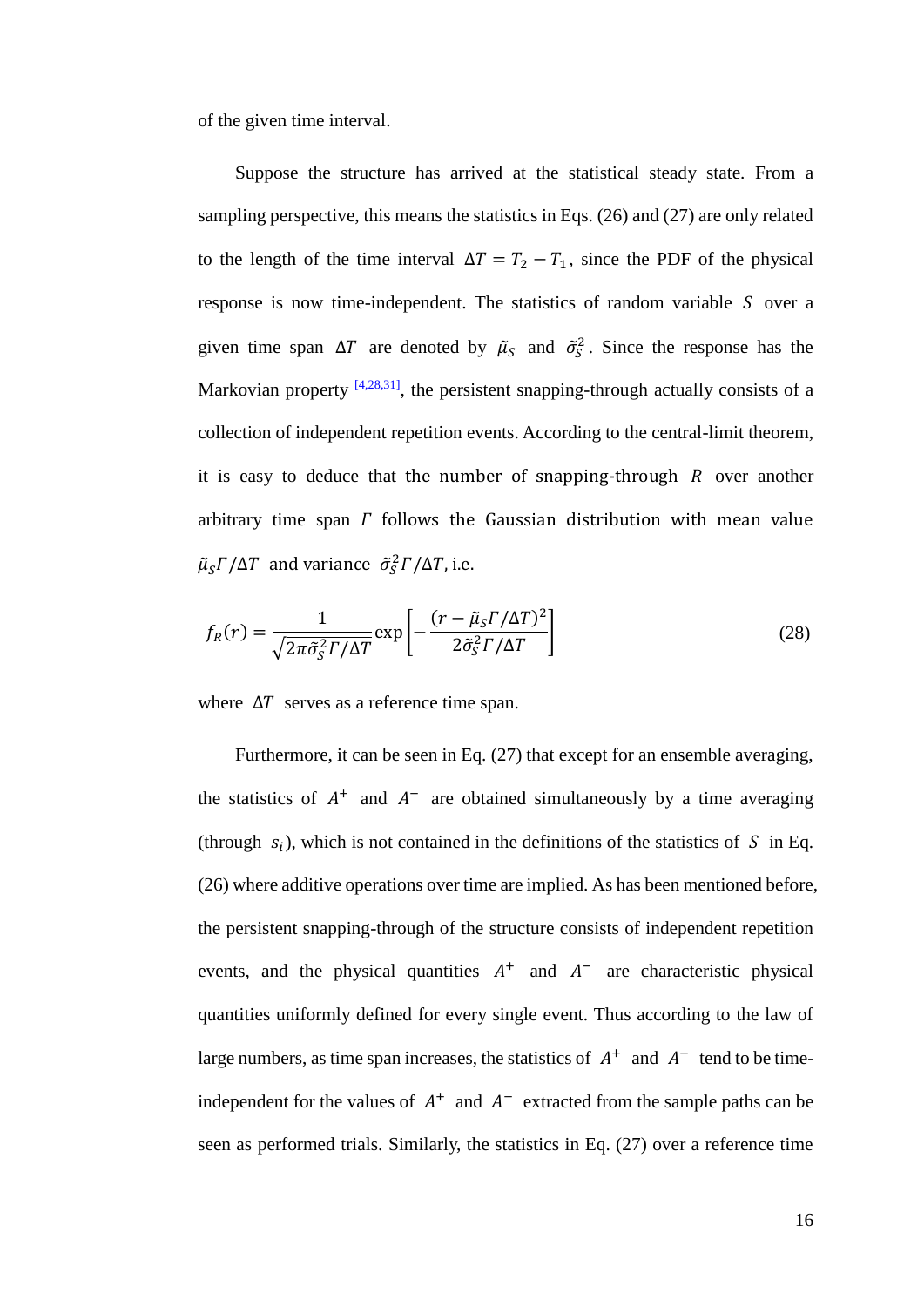span  $\Delta T$  are denoted by  $\tilde{\mu}_{A^+}, \tilde{\sigma}_{A^+}^2, \tilde{\mu}_{A^-}$  and  $\tilde{\sigma}_{A^-}^2$ .

It should be noted that the reference time span  $\Delta T$  can be far less than  $\Gamma$ , which means the statistical information of snapping-through under the statistical steady state condition can be completely obtained based on a short-term MCS, as long as the statistical regularities of concerned physical quantities are deduced or detected numerically. The inferences above will be numerically verified in Section 5.2.

## **5 Numerical examples and discussions**

The properties and related parameters of a bistable SMRS are given in Table 1.

The distribution of mechanical energy levels corresponding to different dynamic states of this SMRS over the phase space can be indicated by a selected function  $\Pi_{\text{log}}(x) = \log(T + V + 1)$ , as shown in Fig. 5.

As can be seen in Fig. 5, two stable static equilibrium positions  $\theta_{s,1} =$  $-0.530$ rad and  $\theta_{s,2} = 0.436$ rad are surrounded by two asymmetric potential wells in the range  $\Theta \in (-\pi/2, \pi/2)$ , respectively. Consequently, the response of the structure is determined by the attracting effects of these two areas on both sides of the potential barrier  $\theta_0 = 0.1$ rad, together with the external excitations.

#### **5.1 Comparison of methods**

The solution domain is uniformly set as a truncated rectangle  $\Omega =$  $\{(x_1, x_2) | -2 \le x_1 \le 2, -5 \le x_2 \le 5\}$  of the phase space, with  $100 \times 250$ uniform and fixed elements. The Euler-Maruyama algorithm is adopted for the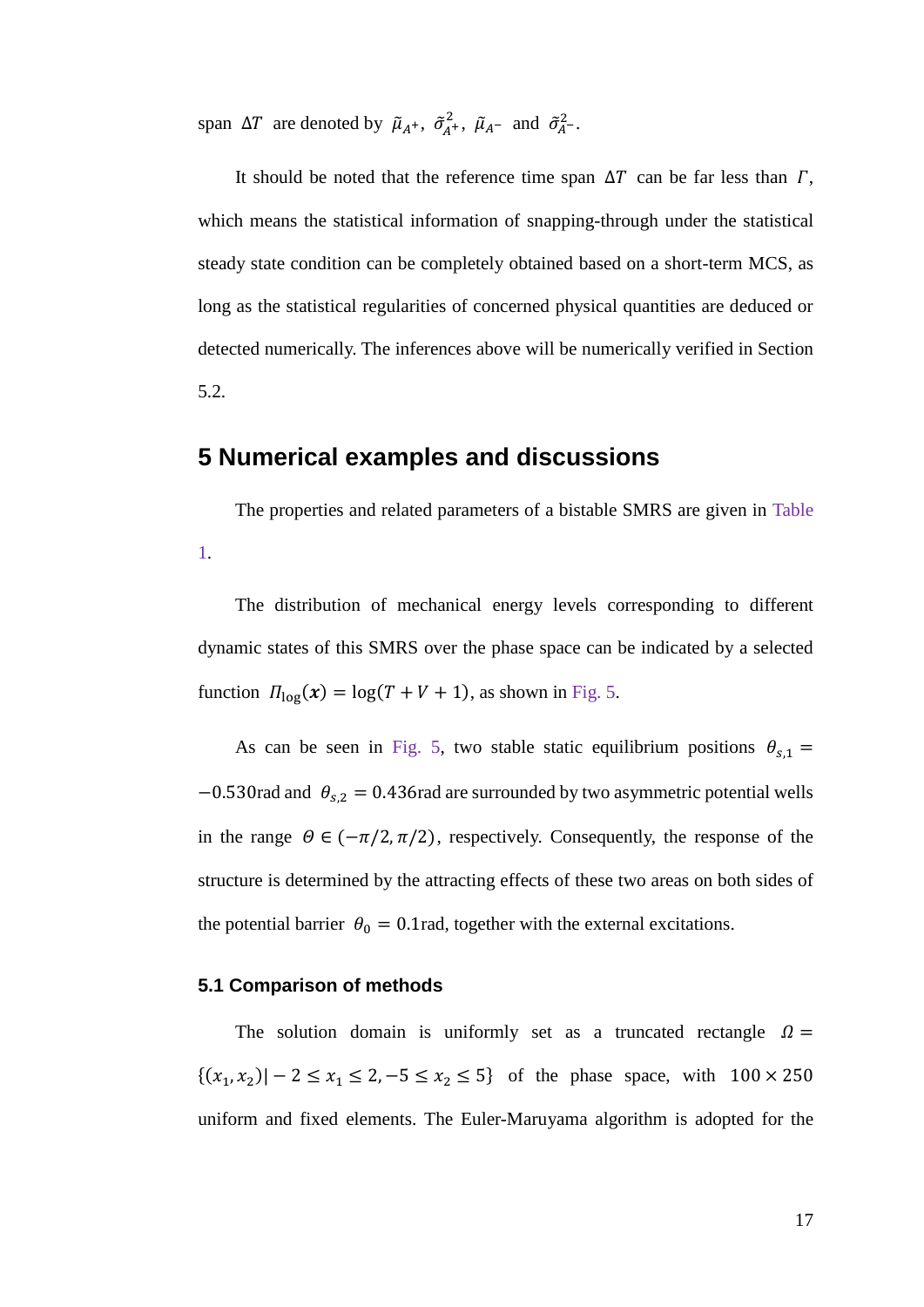MCS, and the fourth-order Runge-Kutta algorithm is adopted for the FPE analysis, with the same step size  $\Delta t = 0.002$ s. Bilinear elements are adopted in the FEM.

Suppose the initial state of the structure follows a 2D Gaussian distribution with mean values  $(0.5, 0.5)$  and variances  $(0.0625, 0.0625)$ . Applying the MCS and FPE to analyze the evolution process of the physical response PDF, results during 0~5s are shown in Fig. 6.

It can be seen that overall equivalent PDF evolution processes have been obtained by the two methods except for certain differences of resolution. As the number of sample paths is increased, the details of the results obtained by MCS are more distinct and are closer to the results obtained by FPE.

For a fixed mesh, the PDF evolution process is indeed indicated by the variation of PDF values on nodes over time. Extracting PDF vectors every 1s (500 steps) to constitute a new sequence, and adopting the Frobenius norm  $\eta_F^{(k+1)}$  =  $\left\| \left[ f_X^{(k+1)} \right] - \left[ f_X^{(k)} \right] \right\|_F$ ,  $(k = 0, 1, 2, ...)$  with  $\left[ f_X^{(k)} \right]$  the PDF vector at  $t = ks$ , the convergence process of the physical response PDF is shown as in Fig. 7.

Fig. 7 indicates that from a given initial distribution, the physical response PDF of the structure tends to be time-independent. It can also be seen that MCS with less sample paths exhibits larger fluctuations of convergence level, which is mainly due to the rough transformation of the Lagrangian-description-based physical response sample paths to the Eulerian-description-based PDF according to Eq. (20), and this can also be improved by increasing the number of sample paths. The FPE analysis shows an elegant convergence behavior. In practice, the physical quantity  $\eta_F$  can be used to judge the existence and the arrival time of a statistical steady state in engineering applications, since in general these cannot be explicitly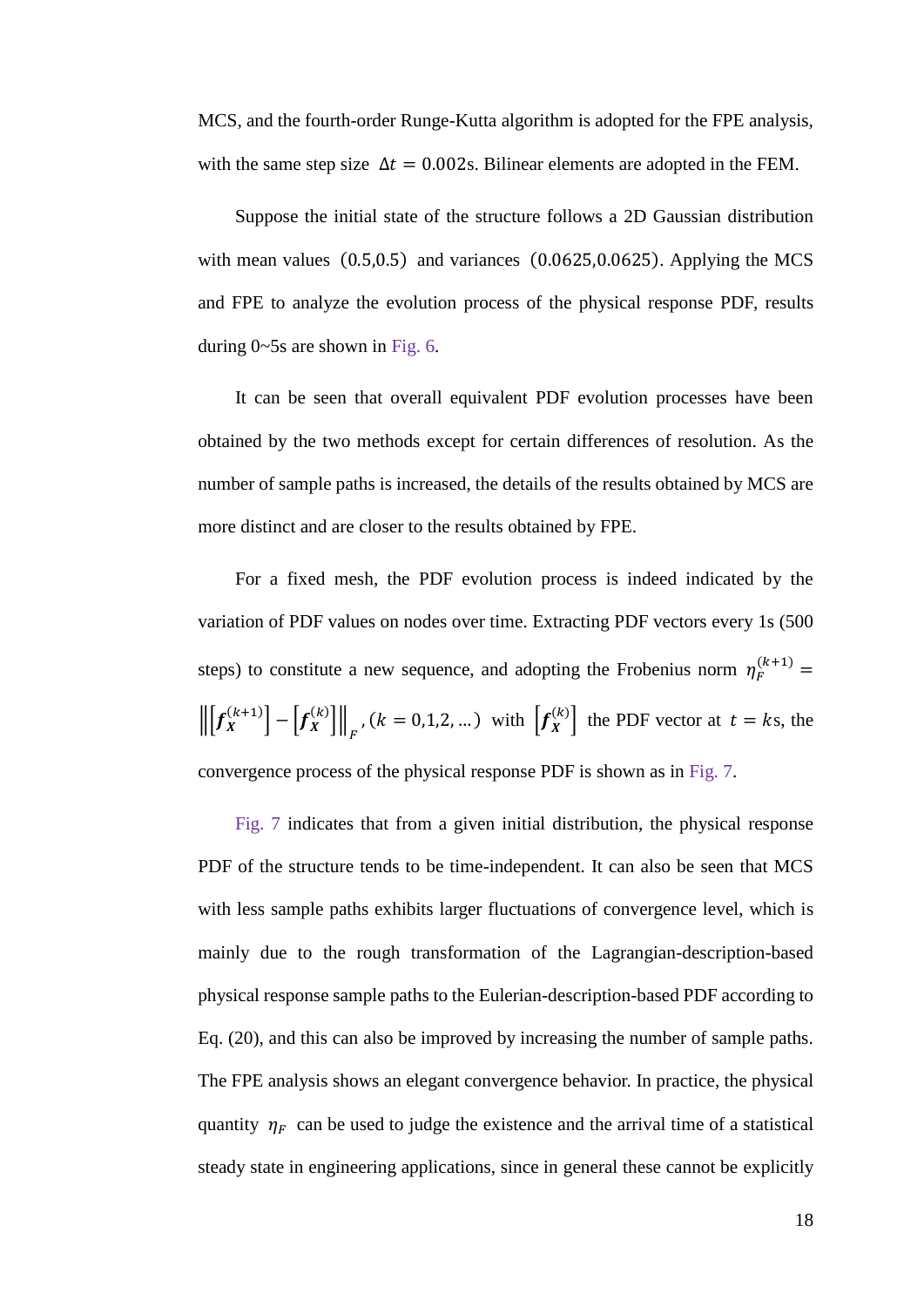deduced in advance mathematically  $[29,43,44]$ . In addition, it should be noted that a statistical steady state approximates the steady state solution of the corresponding FPE, with terms involve time being zero, and is indeed not related to the initial state of structures.

According to Fig. 7, taking  $t = 40s$  as the time instant when the structure arrives at the statistical steady state, the corresponding physical response PDF obtained by FPE and MCS are given in Fig. 8.

It can also be seen that results obtained by MCS with more samples show more consistency in details with the results given by FPE.

From a more comprehensive perspective, in principle, the amount of essential statistical information implied in the random physical response is fixed, and is certainly not related to which method is adopted to obtain it. From an applications perspective, numerical solution of FPE suffers from numerical stability problems which may occur with a coarse mesh or a large step size. Specifically, a coarse mesh may incur poor, or even improper negative approximations to the PDF (which is clearly nonnegative), and the maximum time step size for maintaining global stability for all nodes simultaneously in solving FPE is usually much less than that for only a single sample path in MCS. Consequently, FPE is thought to be inapplicable to the dynamic analysis of multi-degree-of-freedom structures for the curse of dimensionality  $[34-36]$  would arise and cannot be alleviated by using coarser meshes or larger step sizes. In MCS, fewer samples may be used to ensure its feasibility, although a low accuracy may be obtained. Meanwhile, the efficiency of MCS can be drastically improved by utilizing parallel computation technologies, as can be revealed by the total computation time listed in Table 2 for the present calculations.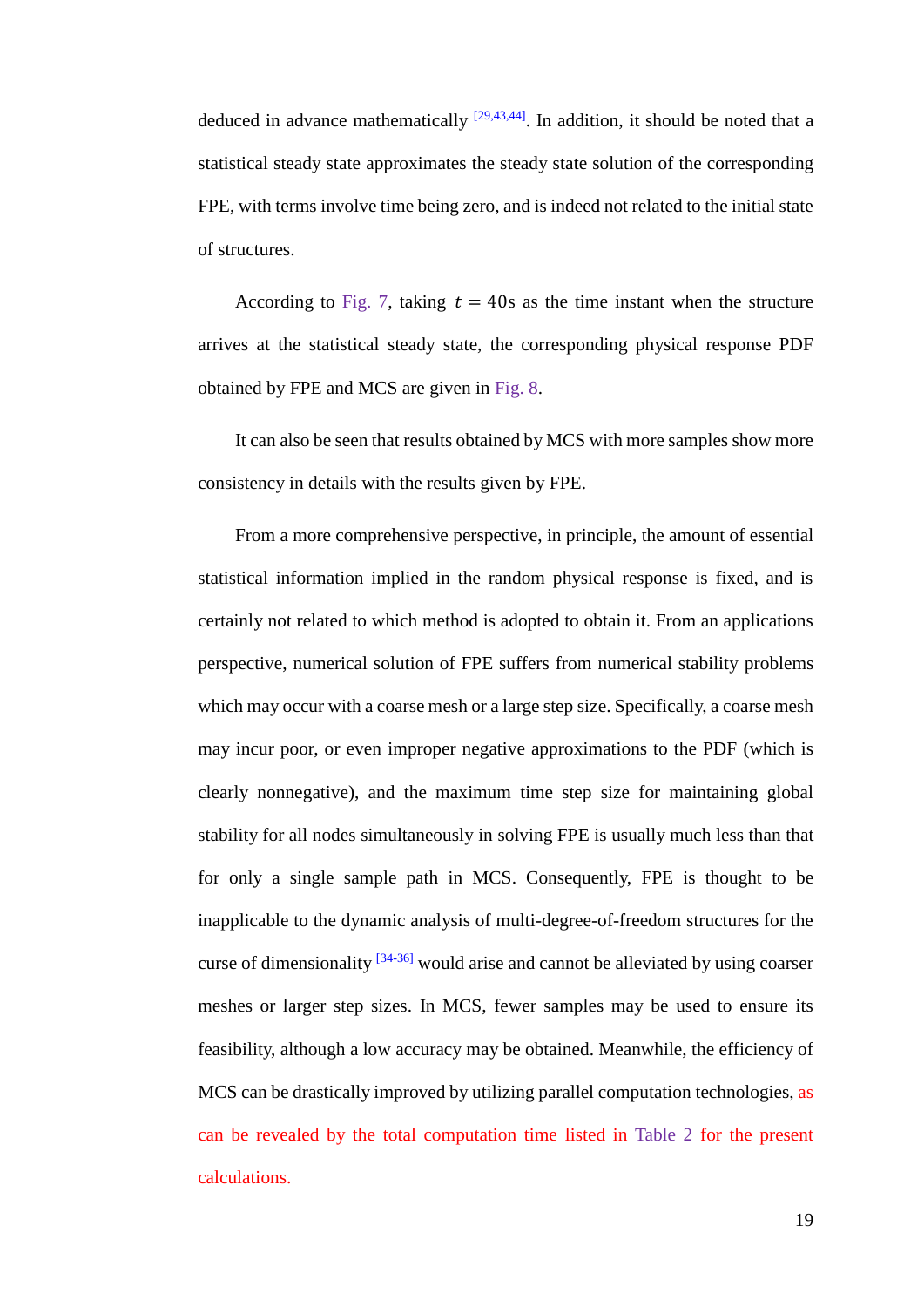#### **5.2 Statistics of snapping-through**

In Section 4, the statistical regularities of the number  $S$  and the amplitudes  $A^+$  and  $A^-$  of snapping-through of the SMRS have been deduced. For further numerical verifications, MCS with  $5 \times 10^4$  samples is continued after the time instant  $t=40s$ , and a time shifting  $\tau = t - 40s$  is employed.

The variations of the statistics of S,  $A^+$  and  $A^-$  with respect to the time  $\tau$ are obtained as in Fig. 9, where the variances  $\sigma_{A^+}^2$  and  $\sigma_{A^-}^2$  are multiplied by 10 for ease of presentation.

It should be noted that in Section 4, a snapping-through was defined to start from a specific position  $X_1 = \theta_0$ . At a given time instant, the samples would not synchronously locate at this position, and so the parts of a sample path before the sample initially arrives, and after the sample finally arrives at  $X_1 = \theta_0$  are omitted in the counting algorithm. These operations certainly result in errors of the statistics, as shown in the time ranges  $\tau \in [0,40]$ s in Fig. 9(a) and  $\tau \in [0,150]$ s in Fig. 9(b). With the increasing of the time span, the essential statistical regularities of the statistics are revealed as in the latter parts of Figs.  $9(a)$  and Fig.  $9(b)$ , where it can be seen that  $\mu_S$  and  $\sigma_S^2$  tend to be proportional to the time  $\tau$ , while  $\mu_{A^+}$ ,  $\sigma_{A^+}^2$ ,  $\mu_{A}$ – and  $\sigma_{A}^{2}$ – are finally time-independent, confirming the deductions in Section 4.

As has been stated in Section 4, according to Fig. 9, taking the reference time span as  $\Delta T = 200$  s gives  $\tilde{\mu}_s = 27.75$ ,  $\tilde{\sigma}_s^2 = 67.34$ ,  $\tilde{\mu}_{A^+} = 0.6743$ ,  $\tilde{\sigma}_{A^+}^2 =$ 0.0206,  $\tilde{\mu}_{A^-} = 0.9838$  and  $\tilde{\sigma}_{A^-}^2 = 0.0186$ . Then comparisons of statistics over a collection of far longer time spans  $\Gamma = [2000, 4000, 6000, 8000]$ s, deduced by the aforementioned statistical regularities as in Section 4 and obtained by full-time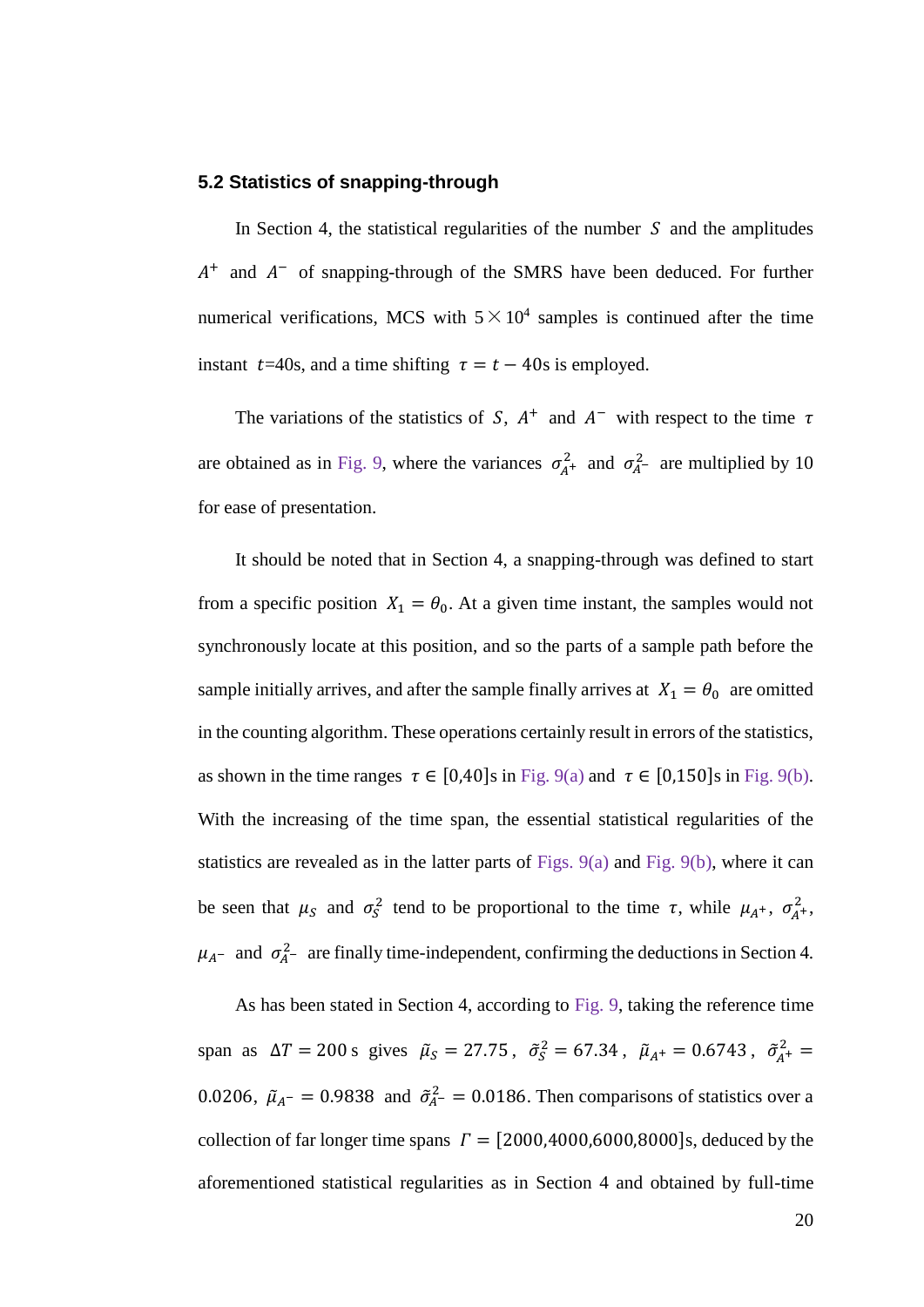MCS with  $5 \times 10^4$  samples, are shown in Fig. 10 and listed in Table 3.

It can be seen in Fig. 10 that the deduced PDF of the number of snappingthrough in time span  $\Gamma(\Gamma \gg \Delta T)$  as in Eq. (28) is quite consistent with which obtained by full-time MCS. The comparison of statistics of the amplitudes of snapping-through is listed in Table 3, in which it can also be seen that a short-term MCS  $(\Delta T = 200s)$  is able to present quite accurate statistics.

On the other hand, small errors still exist. It is observed in Fig. 10 that the deduced PDF has an overall shifting to the left with respect to that obtained by fulltime MCS, and in Table 3, the deduced statistics have relative errors within 2%. Certainly, these errors are insignificant, but it is necessary to state that they can be further reduced by increasing the reference time span. This mainly depends on the specific requirements on accuracy in practical analysis or assessment.

The total computation time for the present calculations is also listed in Table 3 as a reference. The time needed for the calculation of the transient process before  $t=40s$  and post-processing of the samples has been included.

As a result, it is summarized that the number and amplitudes of snappingthrough of the SMRS have certain statistical regularities that can be deduced or numerically detected. A generalization of this idea means that once a statistical steady state is arrived, using a short-term MCS as a reference may provide sufficient accurate statistical information for the assessment of structures.

## **6 Conclusions**

Some issues involving the stochastic dynamics of bistable structures are investigated in this paper through a simple spring-mass-rod structure (SMRS), by virtue of the essential equivalence in the mechanical characteristics between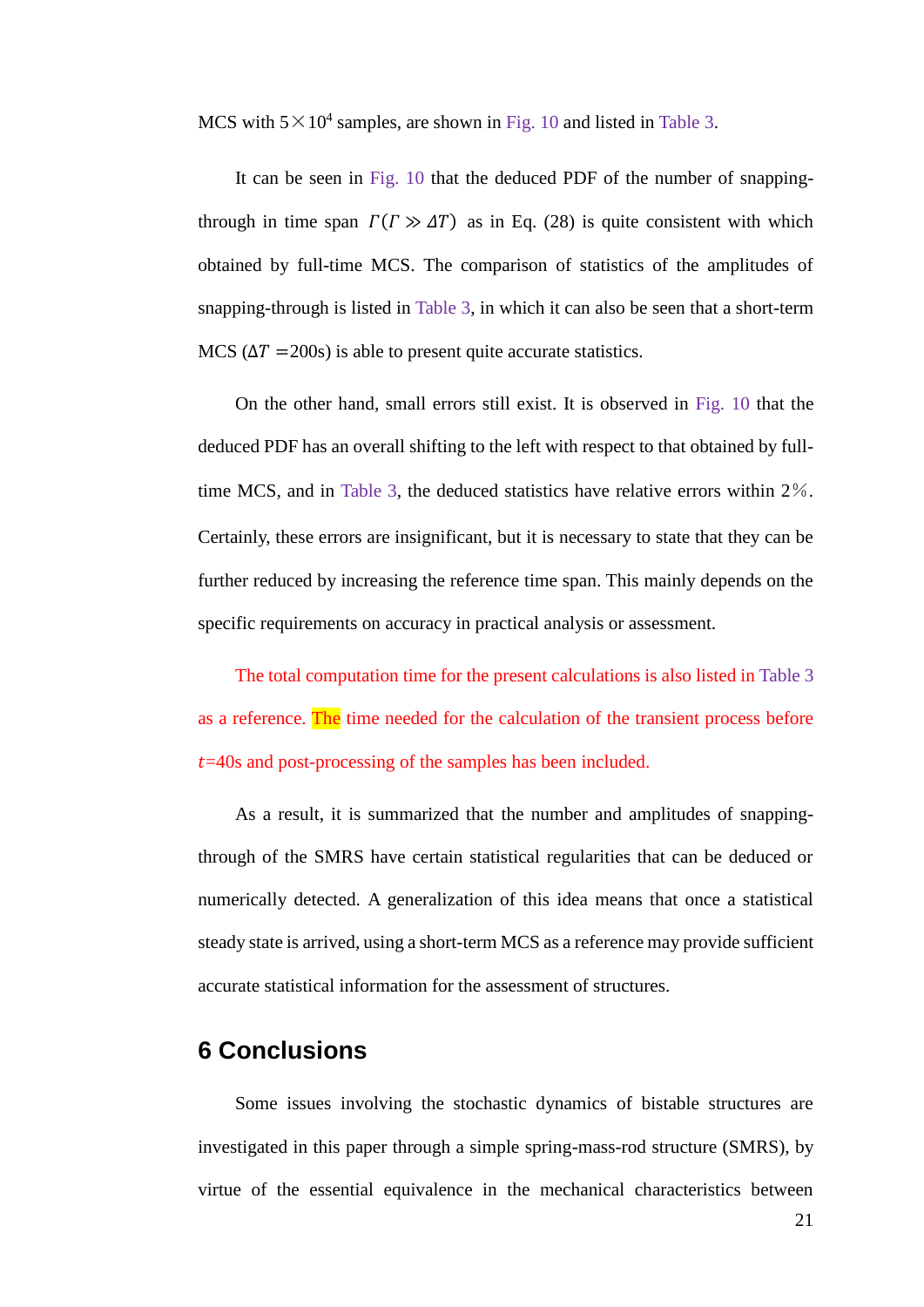SMRSs and general engineering components. Investigations of the bistable mechanisms suggest that both the curvature of a structure itself and buckling can render it to be bistable.

To reveal the capabilities of two commonly used kinds of methodologies for stochastic dynamic analysis of bistable structures, a complete Monte Carlo simulation (MCS) using ensemble averaging within a Lagrangian framework and a Fokker-Planck equation (FPE) analysis using the finite element method within an Eulerian framework are taken as typical feasible procedures to capture the evolution process of physical response probability density function (PDF) of a SMRS. Overall coincident results are given by these two approaches except that the resolution of MCS needs to be improved by increasing the number of samples. Extended discussions from an applications perspective state that the numerical stability problems that may happen in FPE analysis have prohibited the possibility of using a coarse mesh or a large time step size to alleviate the curse of dimensionality in stochastic dynamic analysis of multi-degree-of-freedom structures, while MCS still works in such situations and its efficiency can be further improved by parallel computation, which consequently makes it possible to improve the accuracy with more samples.

It is also noted that since the inherent continuity of physical response is neglected in a FPE analysis, it cannot be used in a structural assessment based on physical response processes such as fatigue life prediction. Subsequently, in view of the movement characteristics of bistable structures, the statistical regularities of the number and amplitudes of snapping-through of the structure under a statistical steady state are deduced and numerically verified. Numerical results also reveal that such statistical regularities can be utilized to dramatically reduce the efforts of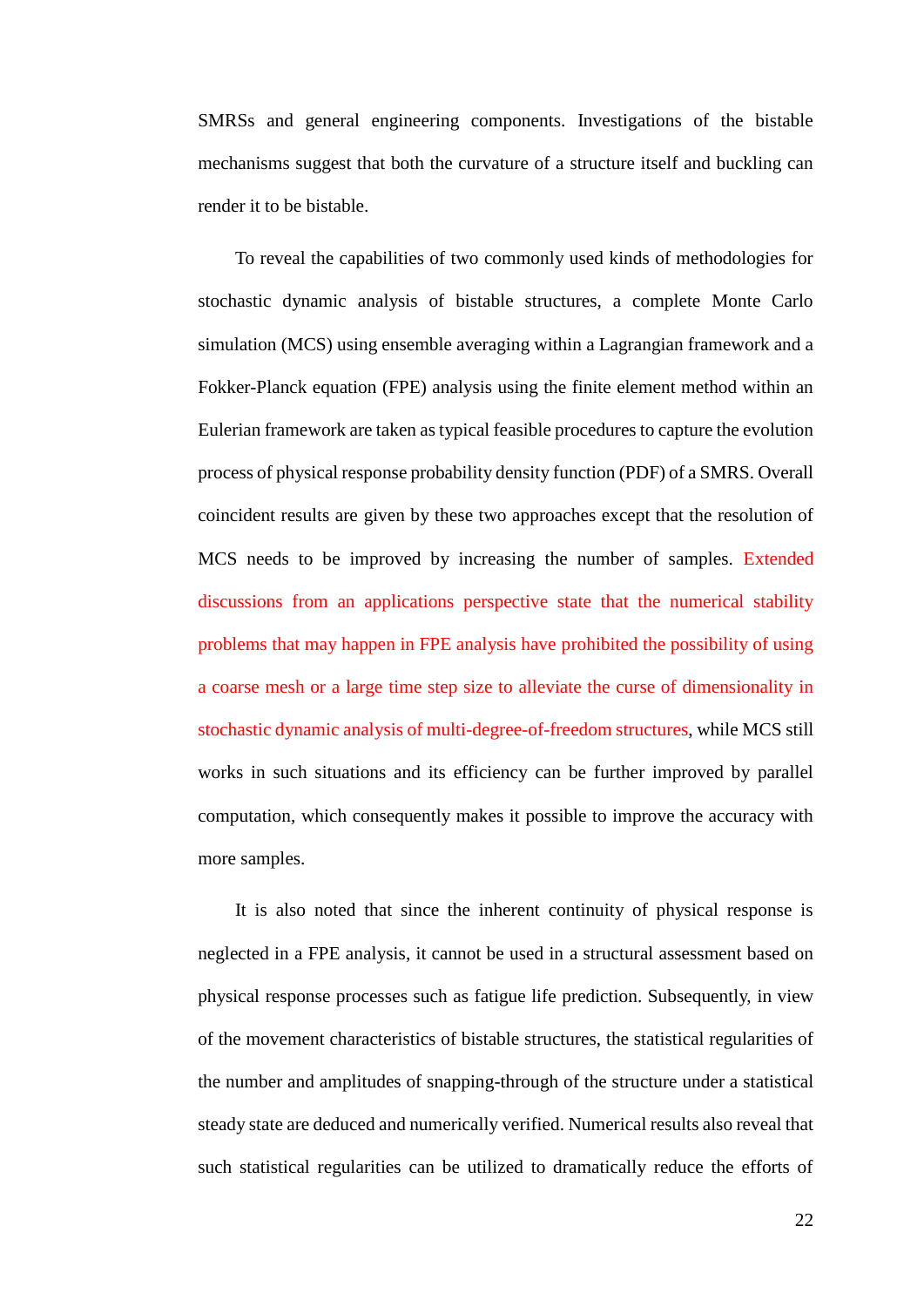structural assessment without loss of precision.

## **Acknowledgments**

The authors are grateful for support under grants from the National Science Foundation of China (11672060) and the Cardiff University Advanced Chinese Engineering Centre.

## **Conflict of Interest**

The authors declare that they have no conflict of interest.

## **References**

[1] Prengel F, Wacker A, Schöll E. Simple model for multistability and domain formation in semiconductor superlattices. Physical Review B, 1994, 50(3): 1705-1712

[2] Laplante JP, Erneux T. Propagation failure and multiple steady states in an array of diffusion coupled flow reactors. Physica A: Statistical Mechanics and Its Applications, 1992, 188(1-3): 89-98

[3] Seung HS. Continuous attractors and oculomotor control. Neural Networks, 1998, 11(7-8): 1253- 1258

[4] Van Kampen NG. Stochastic Processes in Physics and Chemistry. Elsevier, Amsterdam, 1992

[5] Lee HP, Harris PJ. Post-buckling strength of thin-walled members. Computers and Structures, 1979, 10(4): 689-702

[6] Chen NZ, Soares CG. Reliability assessment of post-buckling compressive strength of laminated composite plates and stiffened panels under axial compression. International Journal of Solids and Structures, 2007, 44(22-23): 7167-7182

[7] Falzon BG, Aliabadi MH. Buckling and Post Buckling Structures: Experimental, Analytical and Numerical Studies. Imperial College Press, London, 2008

[8] Dhainaut JM, Guo X, Mei C, Spottswood SM, Wolfe HF. Nonlinear random response of panels in an elevated thermal-acoustic environment. Journal of Aircraft, 2003, 40(4): 683-691

[9] Chen H, Virgin LN. Finite element analysis of post-buckling dynamics in plates. Part I: An asymptotic approach. International Journal of Solids and Structures, 2006, 43(13): 3983-4007

[10] Chen H, Virgin LN. Finite element analysis of post-buckling dynamics in plates. Part II: A nonstationary analysis. International Journal of Solids and Structures, 2006, 43(13): 4008-4027

[11] Liu L, Lv B, He T. The stochastic dynamic snap-through response of thermally buckled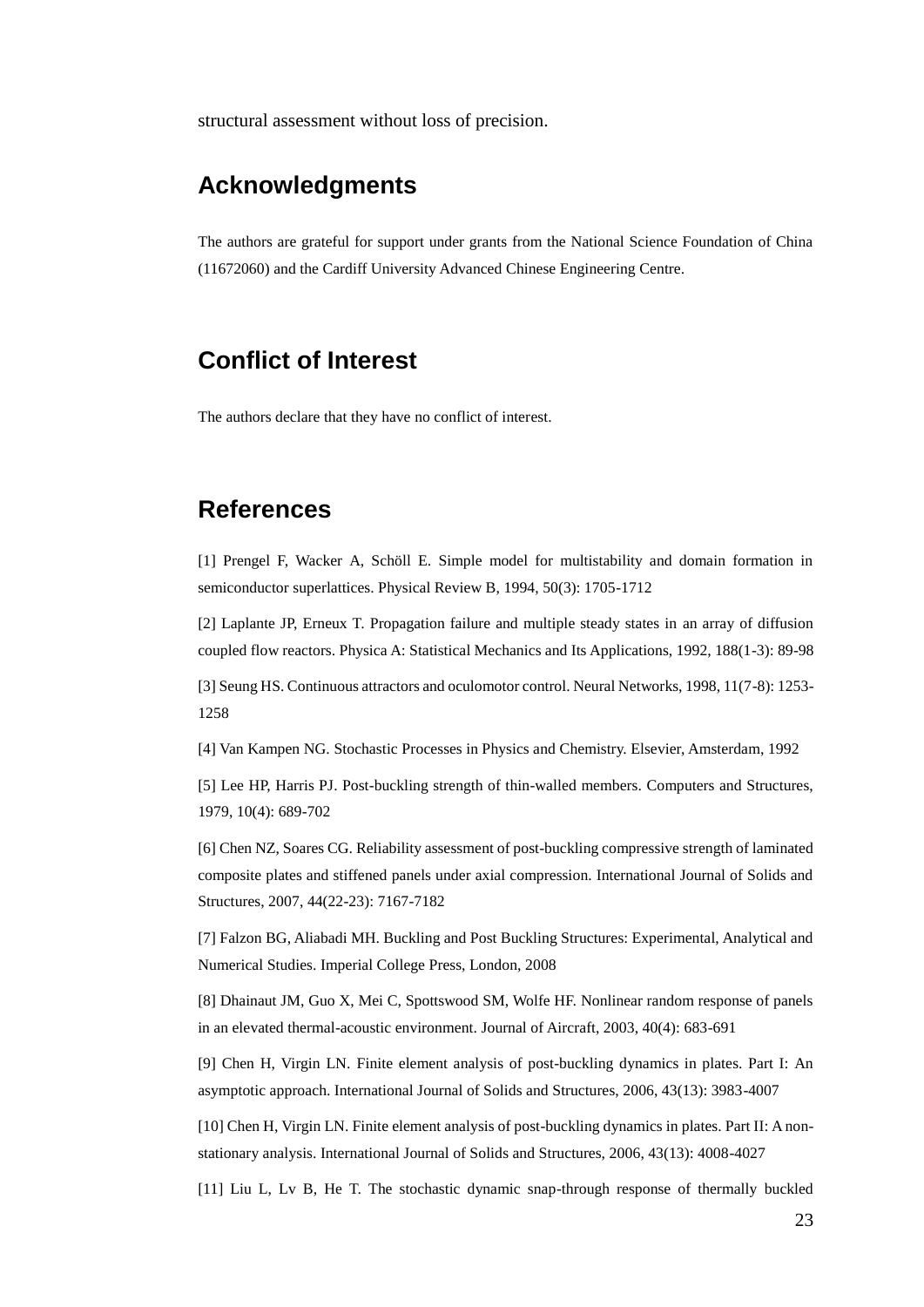composite panels. Composite Structures, 2015, 131: 344-355

[12] Miller BA, McNamara JJ, Spottswood SM, Culler AJ. The impact of flow induced loads on snap-through behavior of acoustically excited, thermally buckled panels. Journal of Sound and Vibration, 2011, 330(23): 5736-5752

[13] Chen JS, Lin JS. Dynamic snap-through of a shallow arch under a moving point load. Journal of Vibration and Acoustics, Transactions of ASME, 2004, 126(4): 514-519

[14] Cottone F, Vocca H, Gammaitoni L. Nonlinear energy harvesting. Physical Review Letters, 2009, 102(8): 080601

[15] Tang L, Yang Y, Soh CK. Toward broadband vibration-based energy harvesting. Journal of Intelligent Material Systems and Structures, 2010, 21(18): 1867-1897

[16] Kim HS, Kim JH, Kim J. A review of piezoelectric energy harvesting based on vibration. International Journal of Precision Engineering and Manufacturing, 2011, 12(6): 1129-1141

[17] Daqaq MF, Masana R, Erturk A, Quinn DD. On the role of nonlinearities in vibratory energy harvesting: a critical review and discussion. Applied Mechanics Reviews, 2014, 66(4): 040801

[18] Daqaq MF. Transduction of a bistable inductive generator driven by white and exponentially correlated Gaussian noise. Journal of Sound and Vibration, 2011, 330(11): 2554-2564

[19] Kumar P, Narayanan S, Adhikari S, Friswell MI. Fokker-Planck equation analysis of randomly excited nonlinear energy harvester. Journal of Sound and Vibration, 2014, 333(7): 2040-2053

[20] Cherkaev A, Cherkaev E, Slepyan L. Transition waves in bistable structures. I. Delocalization of damage. Journal of the Mechanics and Physics of Solids, 2005, 53(2): 383-405

[21] Slepyan L, Cherkaev A, Cherkaev E. Transition waves in bistable structures. II. Analytical solution: wave speed and energy dissipation. Journal of the Mechanics and Physics of Solids, 2005, 53(2): 407-36

[22] Nadkarni N, Daraio C, Kochmann DM. Dynamics of periodic mechanical structures containing bistable elastic elements: From elastic to solitary wave propagation. Physical Review E, 2014, 90(2): 023204

[23] Nadkarni N, Arrieta AF, Chong C, Kochmann DM, Daraio C. Unidirectional transition waves in bistable lattices. Physical Review Letters, 2016, 116(24): 244501

[24] Schultz MR. A concept for airfoil-like active bistable twisting structures. Journal of Intelligent Material Systems and Structures, 2008, 19(2): 157-169

[25] Kuder IK, Arrieta AF, Raither WE, Ermanni P. Variable stiffness material and structural concepts for morphing applications. Progress in Aerospace Sciences, 2013, 63: 33-55

[26] Lachenal X, Daynes S, Weaver PM. Review of morphing concepts and materials for wind turbine blade applications. Wind Energy, 2013, 16(2): 283-307

[27] Hu N, Burgueño R. Buckling-induced smart applications: recent advances and trends. Smart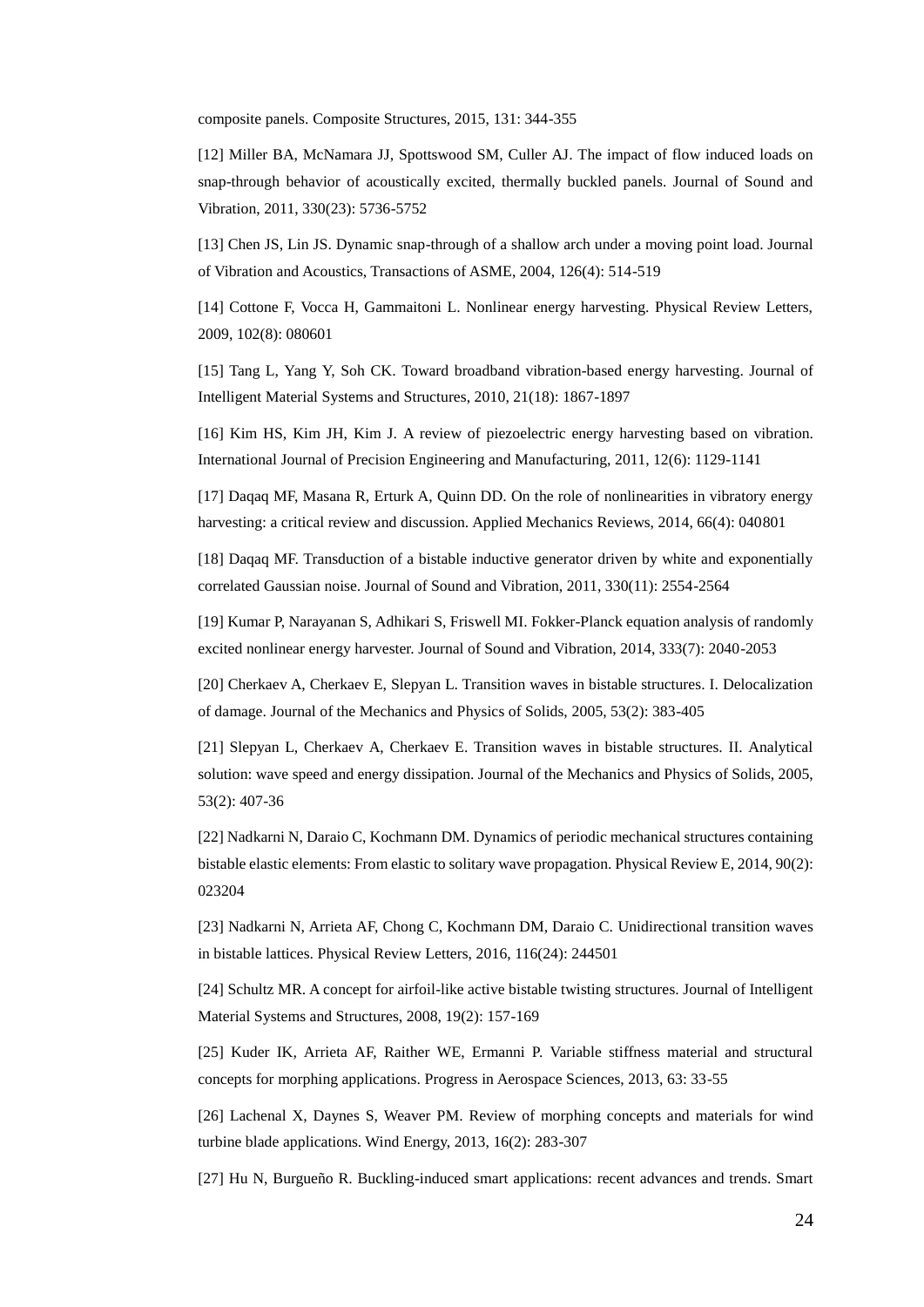Materials and Structures, 2015, 24(6): 063001

[28] Kloeden PE, Platen E. Numerical Solution of Stochastic Differential Equations. Springer, Berlin, 1999

[29] Soong TT. Random Differential Equations in Science and Engineering. Elsevier, New York, 1973

[30] Cho H. High-Dimensional Response-Excitation PDF Methods for Uncertainty Quantification and Stochastic Modeling. Doctoral dissertation, Brown University, 2015

[31] Risken H. The Fokker-Planck Equation: Methods of Solution and Applications. Springer, Berlin, 1989

[32] Eckmann JP, Ruelle D. Ergodic theory of chaos and strange attractors. Reviews of Modern Physics, 1985, 57(3): 617-656

[33] Walters P. An Introduction to Ergodic Theory. Springer, New York, 2000

[34] Spencer BF Jr, Bergman LA. On the numerical solution of the Fokker-Planck equation for nonlinear stochastic systems. Nonlinear Dynamics, 1993, 4(4): 357-372

[35] Floris C. Numeric solution of the Fokker-Planck-Kolmogorov equation. Engineering, 2013, 5(12): 975-988

[36] Masud A, Bergman LA. Solution of the four dimensional Fokker-Planck equation: still a challenge. In: Augusti G, Schuëller GI, Ciampoli M (Eds.), Proceedings of ICOSSAR 2005, Millpress Science Publishers, Rotterdam, 2005, pp. 1911-1916

[37] Suresh S. Fatigue of Materials. Cambridge University Press, Cambridge, 1998

[38] Wirsching PH, Shehata AM. Fatigue under wide band random stresses using the rain-flow method. Journal of Engineering Materials and Technology, Transactions of ASME, 1977, 99(3): 205-211

[39] Dirlik T. Application of computers in fatigue analysis. Doctoral dissertation, University of Warwick, 1985

[40] Waite JJ, Virgin LN, Wiebe R. Competing responses in a discrete mechanical system. International Journal of Bifurcation and Chaos, 2014, 24(1): 1430003

[41] Caughey TK. Derivation and application of the Fokker-Planck equation to discrete nonlinear dynamic systems subjected to white random excitation. Journal of the Acoustical Society of America. 1963, 35(11): 1683-1692

[42] Avellaneda M, Buff R, Friedman C, Grandechamp N, Kruk L, Newman J. Weighted Monte Carlo: a new technique for calibrating asset-pricing models. International Journal of Theoretical and Applied Finance, 2001, 4(1): 91-119

[43] Huang W, Ji M, Liu Z, Yi Y. Steady states of Fokker-Planck equations: I. Existence. Journal of Dynamics and Differential Equations, 2015, 27(3-4): 721-742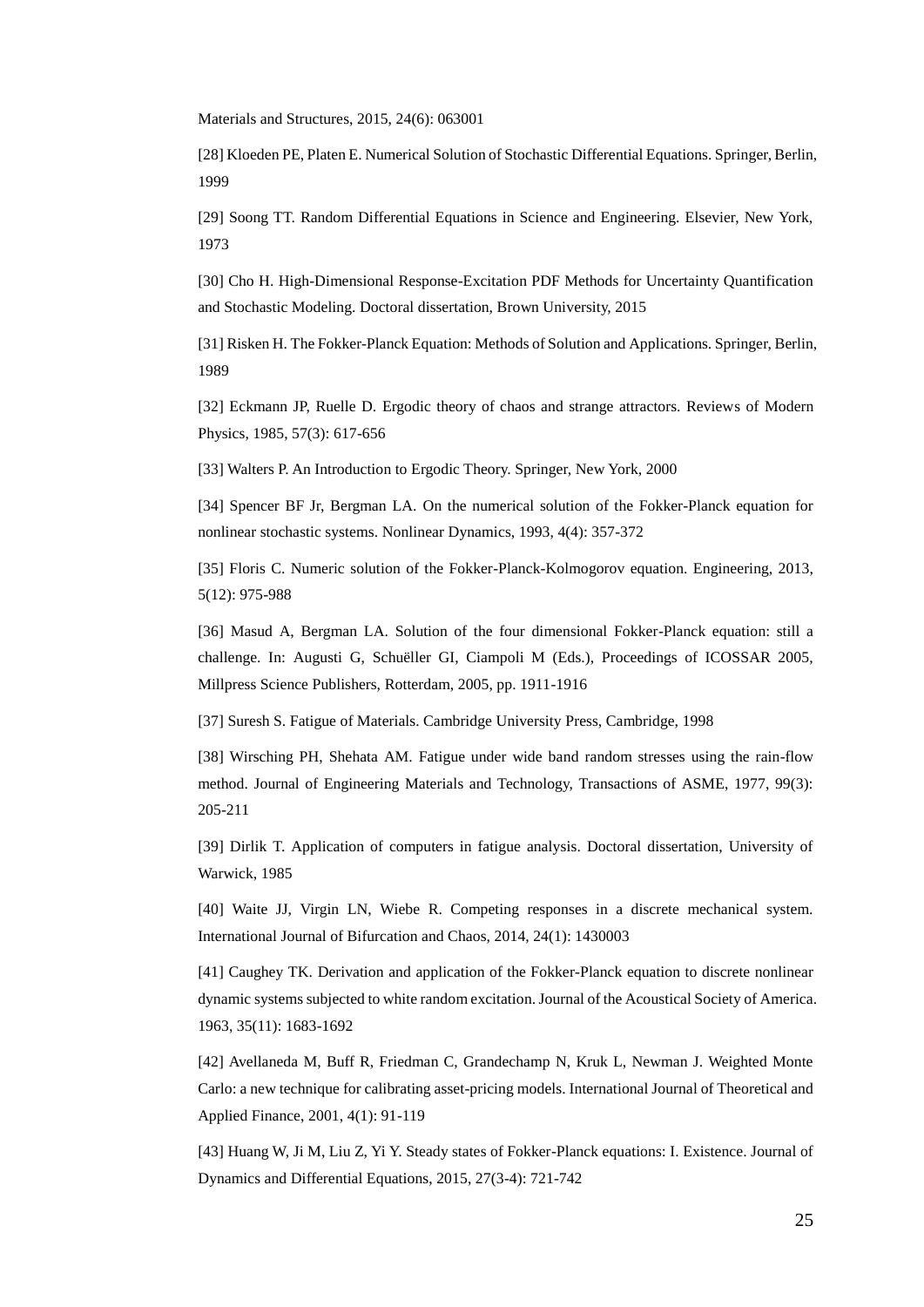[44] Huang W, Ji M, Liu Z, Yi Y. Steady states of Fokker-Planck equations: II. Non-existence. Journal of Dynamics and Differential Equations, 2015, 27(3-4): 743-762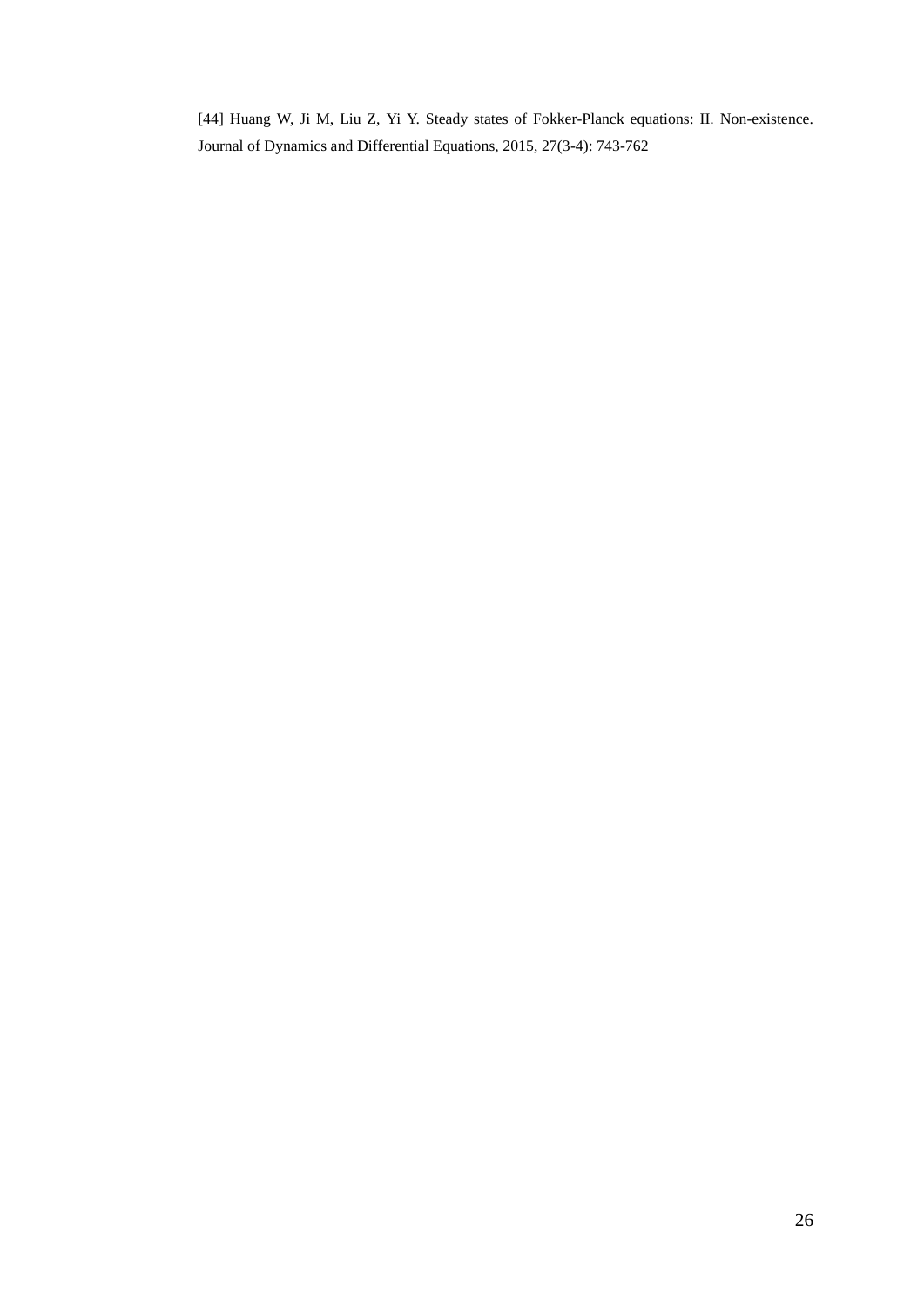

Fig. 1 A single-degree-of-freedom SMRS



(a) Distribution of monostability and bistability over the parameter space  $F_s^0$ - $\theta_0$ 



(b) Typical elastic potential energy function of monostable and bistable structures

Fig. 2 Monostability and bistability of the SMRS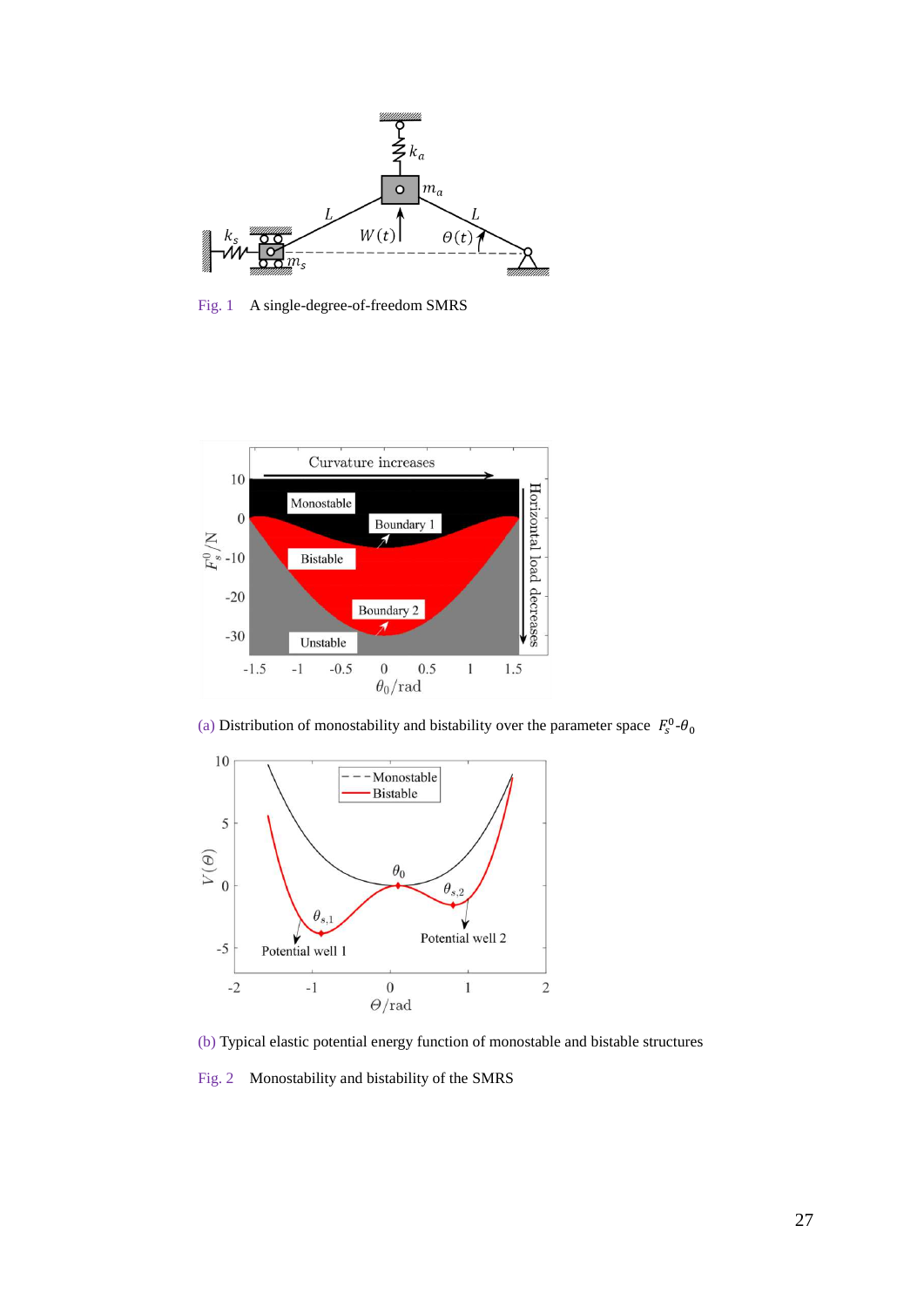

Fig. 3 Nonlinear buckling paths of SMRSs



Fig. 4 Schematic of snapping-through of bistable structures



Fig. 5 Mechanical energy distribution over the phase space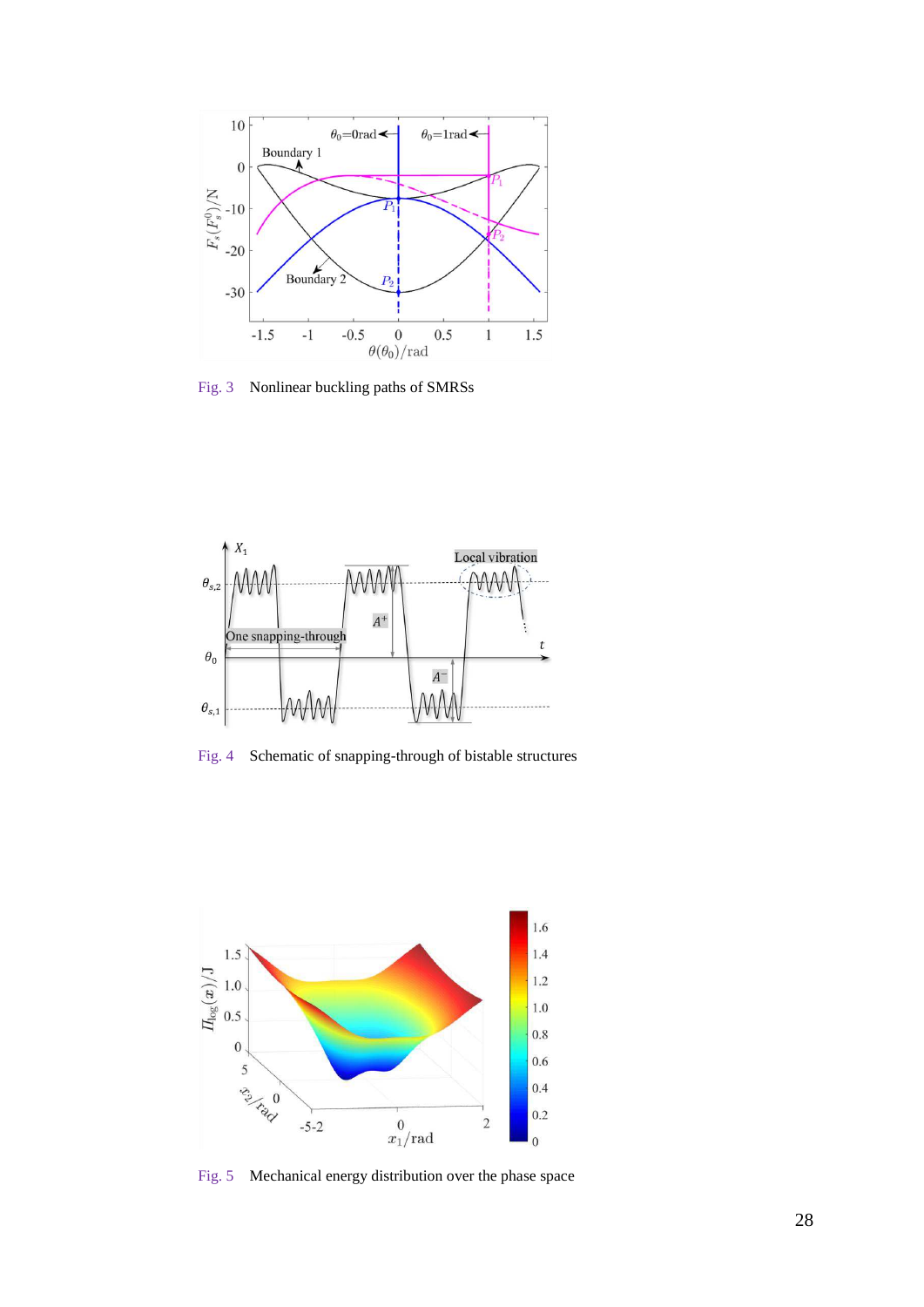

Note: for ease of presentation, the results are further truncated in the range  $\{(x_1, x_2) \mid -1.5 \le x_1 \le 1.5, -3 \le x_2 \le 3\}.$ 

Fig. 6 Evolution process of the physical response PDF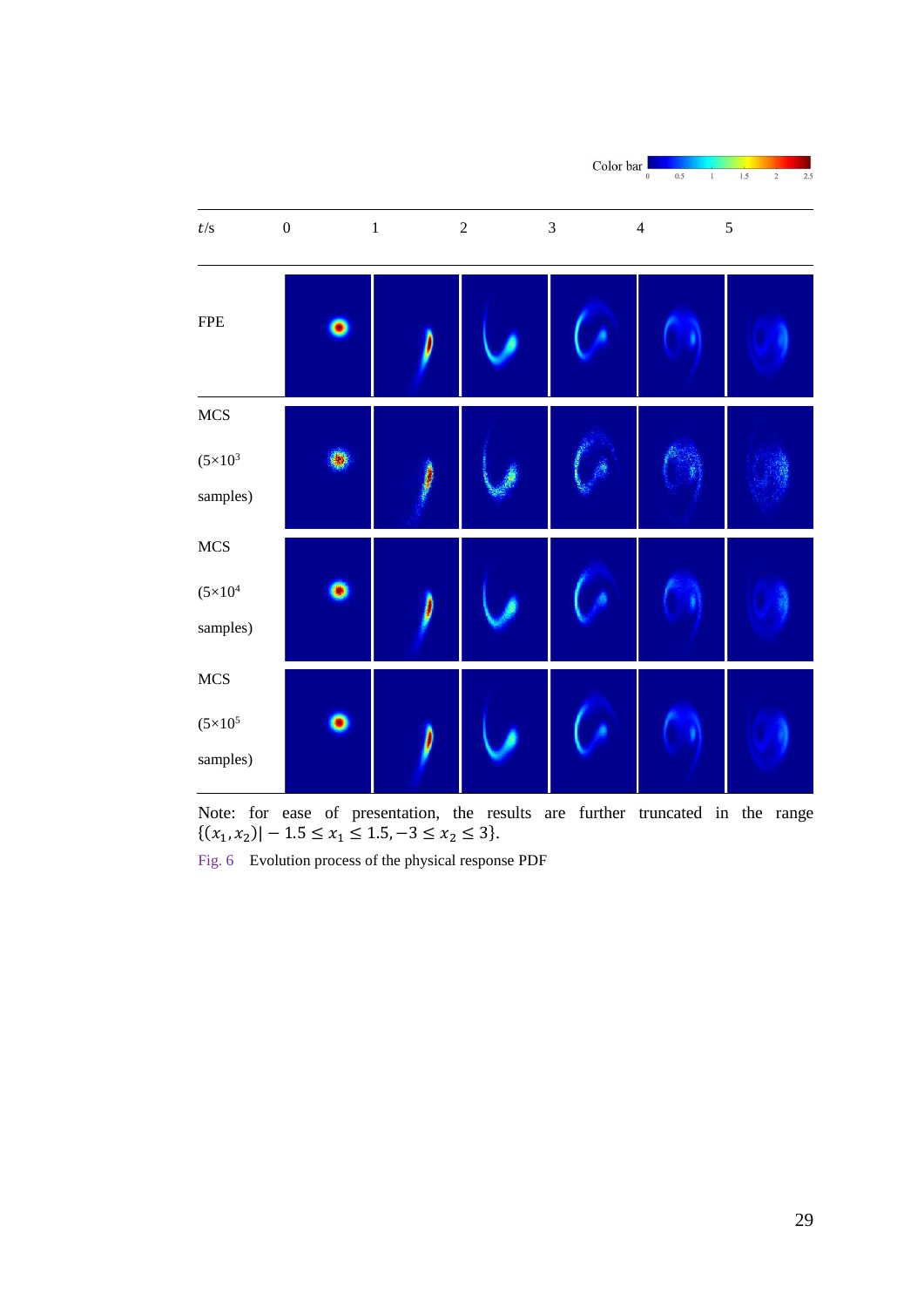

Fig. 7 Convergence process of the physical response PDF



Fig. 8 Physical response PDF in the statistical steady state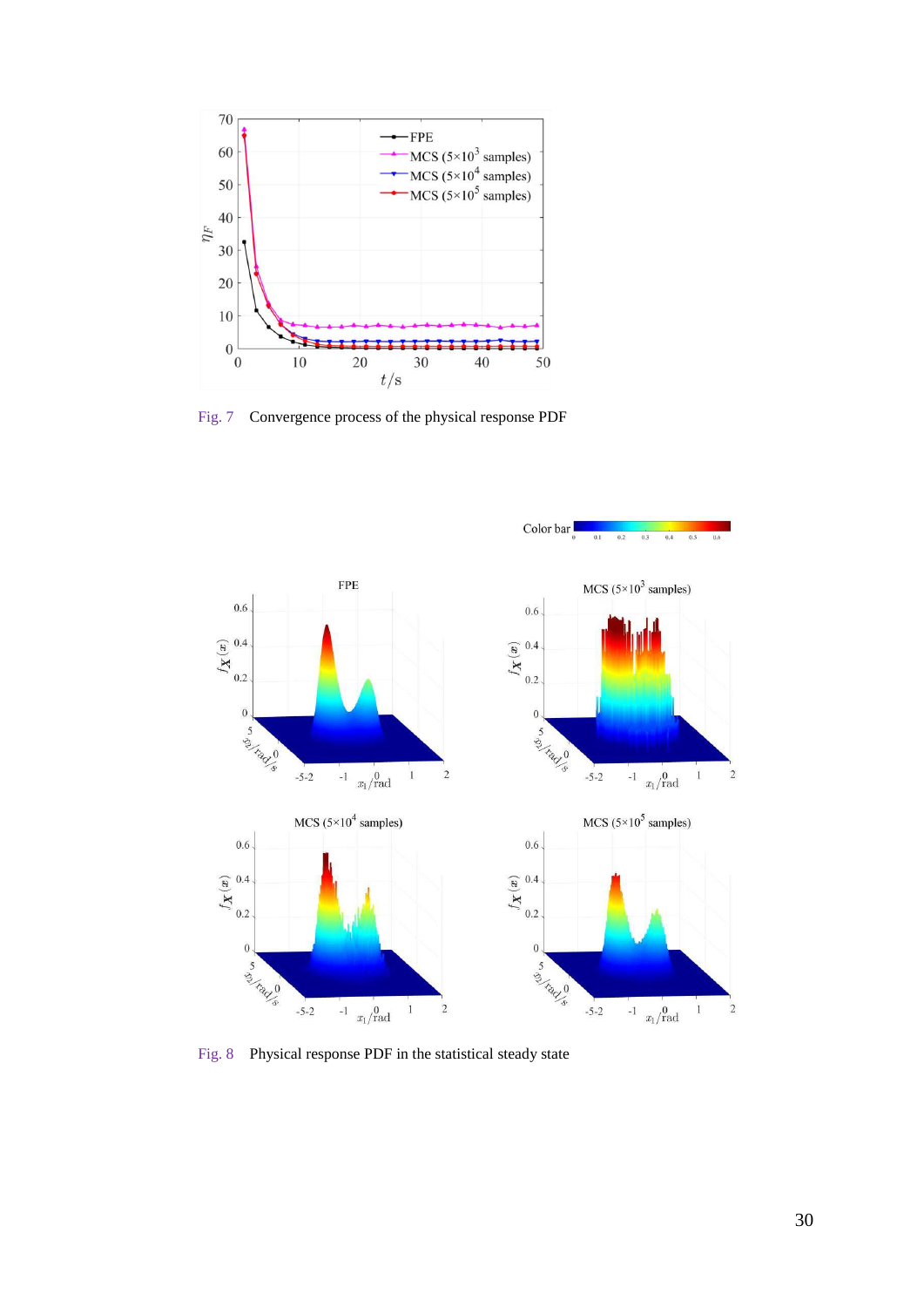

(a) Mean and variance of  $S$ 

 $^+$  and  $A^-$ 

Fig. 9 Variation of statistics with respect to time



Fig. 10 Comparison of PDFs of the number of snapping-through over given time spans obtained by deduced analytical expressions and full-time MCS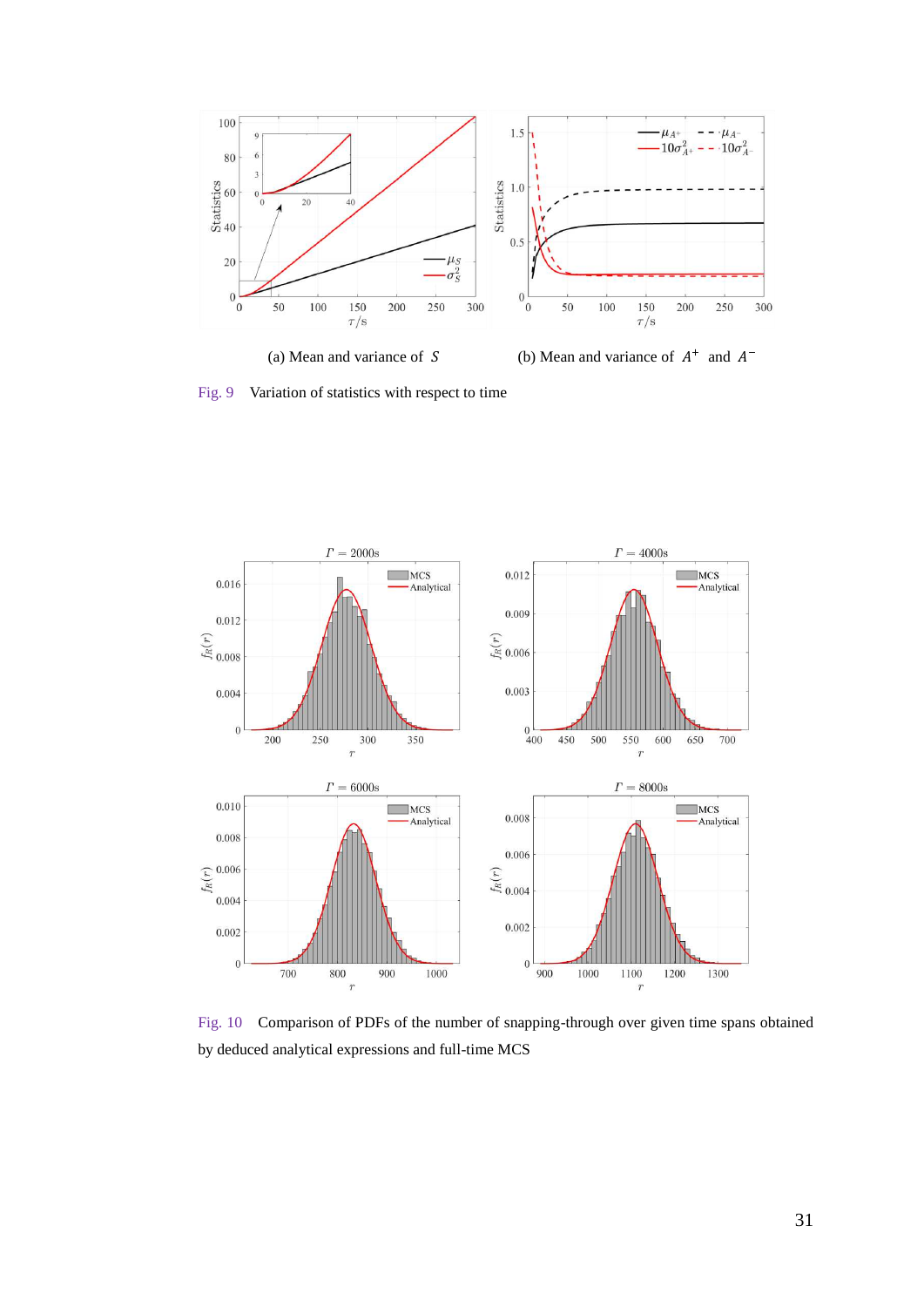| Quantity       | Physical meaning                  | Value          |
|----------------|-----------------------------------|----------------|
| $m_a$          | Vertical mass                     | 1kg            |
| m <sub>s</sub> | Horizontal mass                   | 1kg            |
| $k_a$          | Vertical stiffness                | 15N/m          |
| $k_{s}$        | Horizontal stiffness              | 15N/m          |
| L              | Length of rods                    | 1 <sub>m</sub> |
| C              | Viscous damping coefficient       | 0.1N·s/m       |
| $F_s^0$        | Restoring force in spring $k_s$   | $-10N$         |
| 2D             | Variance of white noise           | $0.2N^2$       |
| $\theta_0$     | Given static equilibrium position | 0.1rad         |

Table 1 Properties and parameters of a bistable SMRS

Table 2 Total CPU time needed to obtain the evolution process of PDF during 0~40s

| Method     | <b>FPE</b> | <b>MCS</b> | <b>MCS</b>                                                                                      | <b>MCS</b> |
|------------|------------|------------|-------------------------------------------------------------------------------------------------|------------|
|            |            |            | $(5\times10^3 \text{ samples})$ $(5\times10^4 \text{ samples})$ $(5\times10^5 \text{ samples})$ |            |
| CPU time/s | 80055.5    | 612.3      | 6151.6                                                                                          | 61697.2    |

Note: The algorithms are programmed in Matlab, run on a workstation with Intel Xeon E5- 2687W v4 (3.00GHz) CPU, Win7 64-bit OS, and 48 workers in MCS, while the FPE analysis is indeed single-threaded.